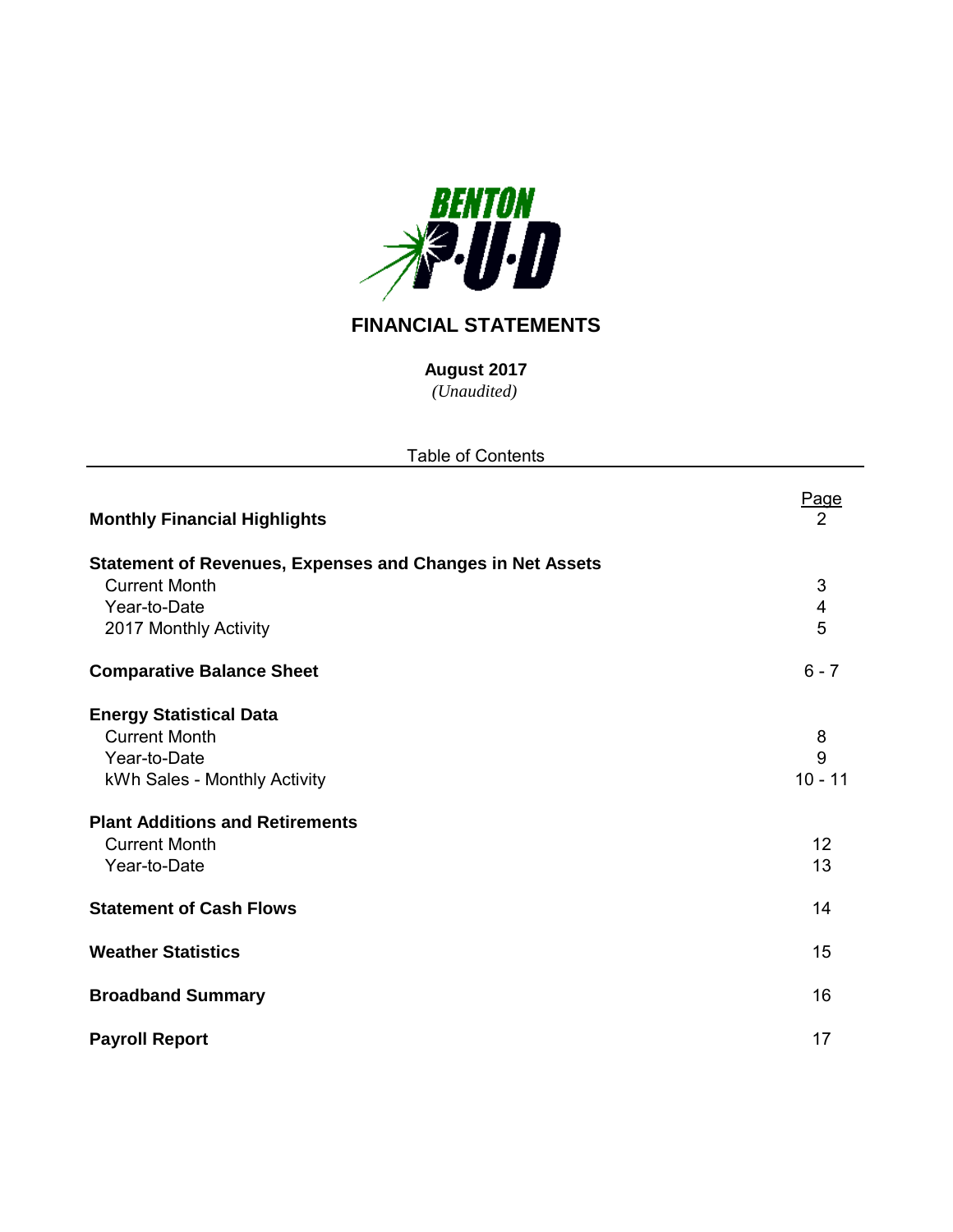

# *Financial Highlights*

*August 2017*

Financial highlights for the month of August:

 $\triangleright$  District operations resulted in a increase in net assets of \$965,000 for the month.

- The average temperature of 79.4° was 3.6° above normal. Cooling degree days were 24% above the 14 year average.<br>
> Total retail kWh billed during August was 5% above last year.
- 
- $\geq$  Total retail kWh billed during August was 5% above last year.<br> $\geq$  Net power supply costs were \$8.4M for the month with energy Net power supply costs were \$8.4M for the month with energy sales for resale of \$1.2M and an average price of \$50 per MWh.
- August's non-power operating costs of \$1.7 million before taxes and depreciation were 2% above last year.
- $\triangleright$  Net capital expenditures were \$947,000 for the month.

| (in thousands of dollars) |       |            |           |            |           |         |         |            |     |            |     |         |                  |                                       |
|---------------------------|-------|------------|-----------|------------|-----------|---------|---------|------------|-----|------------|-----|---------|------------------|---------------------------------------|
|                           |       |            |           |            |           |         |         |            |     |            |     |         |                  | 2017                                  |
| Jan                       | Feb   | <b>Mar</b> | Apr       | <b>May</b> | Jun       | Jul     | Aug     | <b>Sep</b> | Oct | <b>Nov</b> | Dec |         |                  | <b>Forecast</b>                       |
| \$2,016                   | \$709 | (S156)     |           | \$413      | \$2.074   | \$3.360 | \$965   |            |     |            |     | \$8,113 |                  | \$6,300                               |
| \$729                     |       | (S1.977)   | (S1, 565) | \$636      | \$442     | \$1,350 | \$1.518 |            |     |            |     | \$341   |                  |                                       |
|                           |       |            | (\$792)   |            | (\$1,268) |         |         |            |     |            |     |         | <b>Total YTD</b> | <b>Budget</b><br>$$1.983$ $\parallel$ |

| <b>Net Margin</b>      | Jan      | Feb      | Mar     | Apr     | May     | Jun     | Jul                        | Aua     | Sep | Oct | Nov | Dec | <b>Total</b> | <b>Budget</b> | Forecast  |
|------------------------|----------|----------|---------|---------|---------|---------|----------------------------|---------|-----|-----|-----|-----|--------------|---------------|-----------|
| <b>Retail Revenues</b> | \$12,877 | \$10,163 | \$7,899 | \$8.297 | \$9.644 |         | \$11,863 \$13,874 \$12,429 |         |     |     |     |     | \$87.046     | \$122,676     | \$124,911 |
| Less: Net Power Costs  | (7.775)  | (6.571)  | (5.172) | (6.634) | (5.874) | (6.824) | (7,659)                    | (8.443) |     |     |     |     | (54.948)     | (80.796)      | (79.905)  |
| Net Margin             | \$5.102  | \$3.592  | \$2.727 | \$1,663 | \$3,770 | \$5.039 | \$6.215                    | \$3,985 | \$0 | \$0 | \$0 | \$0 | \$32.098     | \$41.880      | \$45,006  |

| <b>Net Capital Costs</b>    | Jan     | Feb     | <b>Mar</b> | Apr     | Mav     | Jun     | Jul   | Aug     | Sep     | Oct        | Nov     | <b>Dec</b> | <b>Total</b> | <b>Budget</b> |
|-----------------------------|---------|---------|------------|---------|---------|---------|-------|---------|---------|------------|---------|------------|--------------|---------------|
| Capital Expenditures        | \$766   | \$1,001 | \$1,759    | \$1,405 | \$525   | \$817   | \$661 | \$1,108 |         |            |         |            | \$8.04       | \$15,041      |
| Less: Capital Contributions | (29)    | (11)    | (36)       | (45)    | (117)   | (246)   | (566) | (161)   |         |            |         |            | (1.210)      | (1,057)       |
| Net Capital Costs           | \$737   | \$990   | \$1,722    | \$1,360 | \$408   | \$571   | \$94  | \$947   | \$0     | <b>90.</b> | \$0     | \$0        | \$6,830      | \$13,984      |
| Net Capital Budget          | \$1,065 | \$944   | \$1,486    | \$942   | \$1,139 | \$1,100 | \$959 | \$1.236 | \$1.209 | \$1.034    | \$1,442 | \$1,427    | \$13.984     |               |

| <b>Load Statistics</b>           | Jan | Feb | <b>Mar</b> | Apr | May | Jun | Jul | Aug | Sep | Oct | Nov | Dec | <b>YTD</b><br>Average | <b>Budget</b> |
|----------------------------------|-----|-----|------------|-----|-----|-----|-----|-----|-----|-----|-----|-----|-----------------------|---------------|
| / - Retail Sales (Billed)<br>aMW | 228 | 221 | 169        | 161 | 191 | 266 | 290 | 262 |     |     |     |     | 224                   | 200           |
| Sales for Resale<br>aMW          | 48  | 68  |            | 123 | 84  | 75  | 53  | 33  |     |     |     |     |                       | -^<br>ວວ ။    |



\*2017 budget included a 2.9% revenue increase, the latest forecast has a revenue increase range of 2.1% to 2.5%. +Actual retail revenues in the graph above and below include unbilled revenue to match revenues with expenses.





| -----------                             | .    |
|-----------------------------------------|------|
| Debt Service Coverage (2014 Actual)     | 3.38 |
| Debt Service Coverage (2015 Actual)     | 2.93 |
| Debt Service Coverage (2016 Actual)     | 2.91 |
| Debt Service Coverage (2017 Projection) | 3.60 |
| (includes capital contributions)        |      |

**Key Ratios**

| <b>Other Statistics</b>                    |             |         |
|--------------------------------------------|-------------|---------|
| Unrestricted Undesignated Reserves         | \$<br>31.9  | million |
| Bond Insurance Replacement (designated) \$ | 3.0         | million |
| Power Market Volatility (designated)       | \$<br>3.3   | million |
| Special Capital (designated)               | \$<br>16.9  | million |
| Customer Deposits (designated)             | \$<br>1.4   | million |
| Bond Principal & Interest (restricted)     | \$<br>3.4   | million |
| Bond Reserve Account (restricted)          | \$<br>1.1   | million |
| <b>Net Utility Plant</b>                   | \$<br>124.8 | million |
| Long-Term Debt                             | \$<br>64.5  | million |
| <b>Active Service Agreements</b>           | 53.148      |         |
| Non-Contingent Employees                   | 150.50      |         |
| Contingent YTD FTE's                       | 2.36        |         |
|                                            |             |         |

# **August Power Resource Stack**

 *Issue date: 9/25/17*



PAGE 2

**\$50**

**\$20**

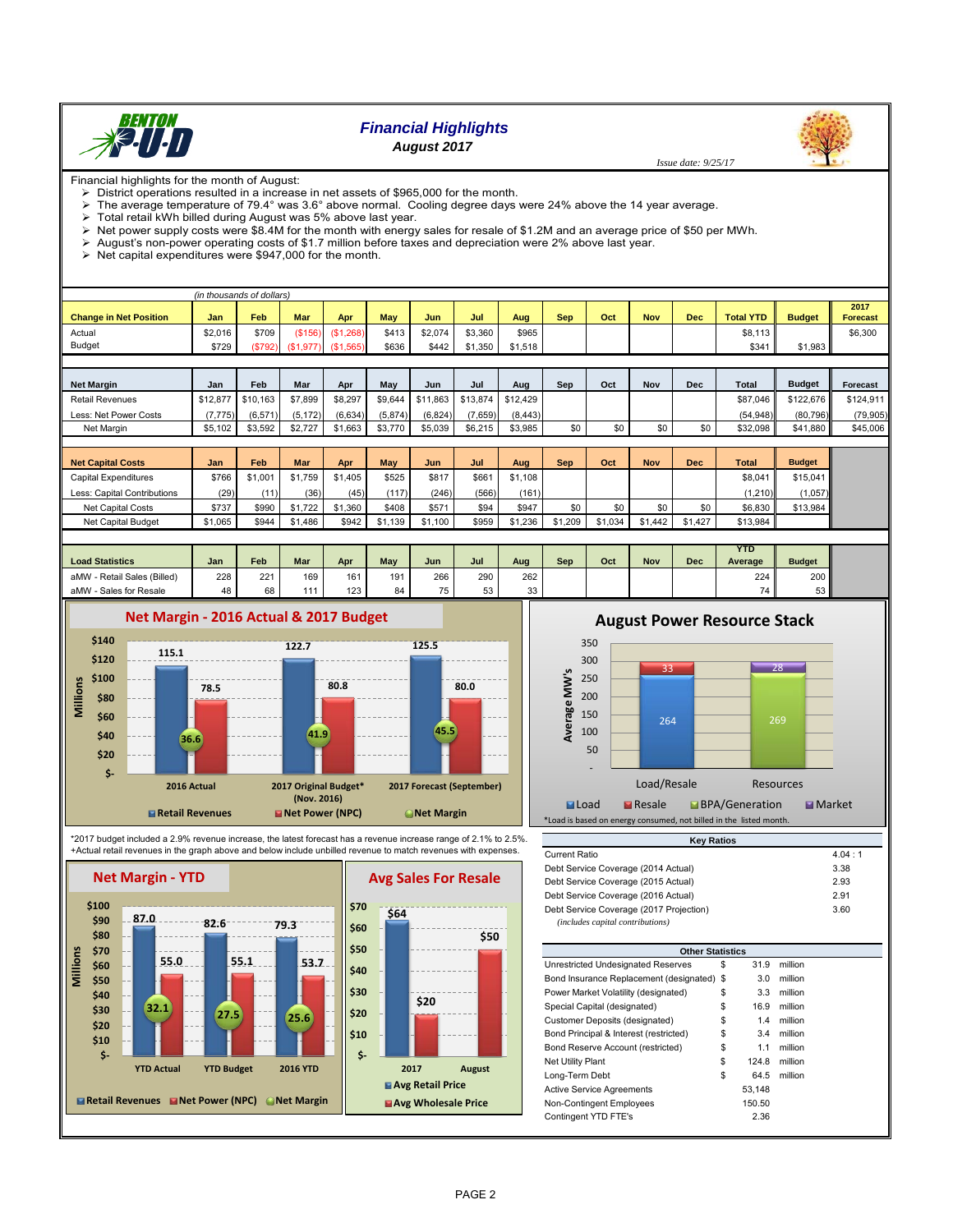#### **PUBLIC UTILITY DISTRICT NO.1 OF BENTON COUNTY STATEMENT OF REVENUES, EXPENSES, AND CHANGE IN NET POSITION AUGUST 2017**

|                                                            | 8/31/17       |               |                          | 8/31/16       |                          |
|------------------------------------------------------------|---------------|---------------|--------------------------|---------------|--------------------------|
|                                                            | <b>ACTUAL</b> | <b>BUDGET</b> | <b>PCT</b><br><b>VAR</b> | <b>ACTUAL</b> | <b>PCT</b><br><b>VAR</b> |
| <b>OPERATING REVENUES</b>                                  |               |               |                          |               |                          |
| Energy Sales - Retail                                      | 12,428,505    | 12,558,281    | $-1%$                    | 11,674,254    | 6%                       |
| <b>City Occupation Taxes</b>                               | 538,846       | 594,859       | $-9%$                    | 481,781       | 12%                      |
| <b>Bad Debt Expense</b>                                    | (22,000)      | (23, 737)     | $-7%$                    | (22,000)      | 0%                       |
| Energy Sales for Resale                                    | 1,284,118     | 1,572,869     | $-18%$                   | 1,000,287     | 28%                      |
| Transmission of Power for Others                           | 67,973        | 57,202        | 19%                      | 47,624        | 43%                      |
| <b>Broadband Revenue</b>                                   | 180,110       | 173,393       | 4%                       | 173,642       | 4%                       |
| <b>Other Revenue</b>                                       | 105,727       | 93,371        | 13%                      | 147,476       | $-28%$                   |
| <b>TOTAL OPERATING REVENUES</b>                            | 14,583,279    | 15,026,238    | $-3%$                    | 13,503,064    | 8%                       |
| <b>OPERATING EXPENSES</b>                                  |               |               |                          |               |                          |
| <b>Purchased Power</b>                                     | 8,532,191     | 8,099,550     | 5%                       | 7,677,384     | 11%                      |
| <b>Purchased Transmission &amp; Ancillary Services</b>     | 1,207,897     | 1,117,743     | 8%                       | 1,110,988     | 9%                       |
| <b>Conservation Program</b>                                | 55,388        | 55,553        | 0%                       | 24,170        | 129%                     |
| <b>Total Power Supply</b>                                  | 9,795,477     | 9,272,846     | 6%                       | 8,812,542     | 11%                      |
| Transmission Operation & Maintenance                       | 12,192        | 10,598        | 15%                      | 22,999        | $-47%$                   |
| Distribution Operation & Maintenance                       | 736,234       | 819,153       | $-10%$                   | 794,699       | $-7%$                    |
| <b>Broadband Expense</b>                                   | 64,905        | 70,372        | $-8%$                    | 89,218        | $-27%$                   |
| Customer Accounting, Collection & Information              | 287,723       | 374,297       | $-23%$                   | 275,702       | 4%                       |
| Administrative & General                                   | 620,753       | 540,593       | 15%                      | 510,590       | 22%                      |
| Subtotal before Taxes & Depreciation                       | 1,721,806     | 1,815,013     | $-5%$                    | 1,693,208     | 2%                       |
| Taxes                                                      | 1,311,593     | 1,221,954     | 7%                       | 1,189,657     | 10%                      |
| Depreciation & Amortization                                | 855,887       | 1,140,897     | -25%                     | 1,110,123     | -23%                     |
| <b>Total Other Operating Expenses</b>                      | 3,889,286     | 4,177,864     | $-7%$                    | 3,992,988     | $-3%$                    |
| <b>TOTAL OPERATING EXPENSES</b>                            | 13,684,762    | 13,450,709    | 2%                       | 12,805,530    | 7%                       |
| <b>OPERATING INCOME (LOSS)</b>                             | 898,517       | 1,575,529     | -43%                     | 697,534       | 29%                      |
| <b>NONOPERATING REVENUES &amp; EXPENSES</b>                |               |               |                          |               |                          |
| Interest Income                                            | 62,097        | 20,833        | 198%                     | 26,236        | 137%                     |
| Other Income                                               | 34,806        | 31,339        | 11%                      | 23,081        | 51%                      |
| <b>Other Expense</b>                                       |               |               | n/a                      |               | n/a                      |
| <b>Interest Expense</b>                                    | (238, 580)    | (238, 904)    | 0%                       | (219, 326)    | 9%                       |
| Debt Discount/Premium Amortization & Loss on Defeased Debt | 41,348        | 41,348        | 0%                       | 35,230        | 17%                      |
| MtM Gain/(Loss) on Investments                             | 6,030         |               | n/a                      | 33,000        | $-82%$                   |
| <b>TOTAL NONOPERATING REVENUES &amp; EXPENSES</b>          | (94, 299)     | (145, 384)    | -35%                     | (101, 779)    | $-7%$                    |
| INCOME (LOSS) BEFORE CAPITAL CONTRIBUTIONS                 | 804,218       | 1,430,144     | -44%                     | 595,755       | 35%                      |
| <b>CAPITAL CONTRIBUTIONS</b>                               | 160,980       | 88,102        | 83%                      | 98,229        | 64%                      |
| <b>CHANGE IN NET POSITION</b>                              | 965.198       | 1.518.246     | $-36%$                   | 693.984       | 39%                      |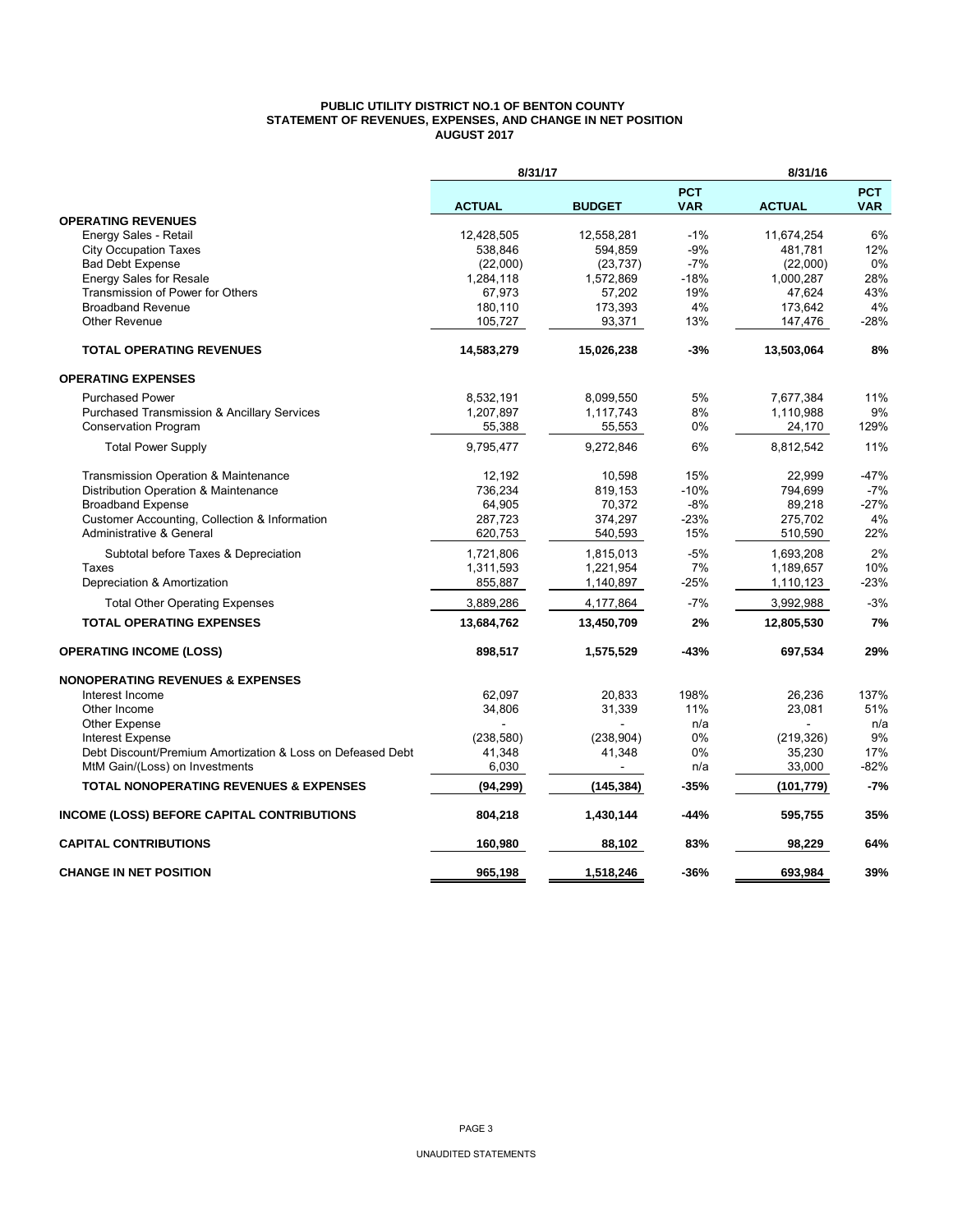#### **PUBLIC UTILITY DISTRICT NO.1 OF BENTON COUNTY STATEMENT OF REVENUES, EXPENSES, AND CHANGE IN NET POSITION YEAR TO DATE**

|                                                            | 8/31/17       |               |                          | 8/31/16       |                          |
|------------------------------------------------------------|---------------|---------------|--------------------------|---------------|--------------------------|
|                                                            | <b>ACTUAL</b> | <b>BUDGET</b> | <b>PCT</b><br><b>VAR</b> | <b>ACTUAL</b> | <b>PCT</b><br><b>VAR</b> |
| <b>OPERATING REVENUES</b>                                  |               |               |                          |               |                          |
| Energy Sales - Retail                                      | 87,046,168    | 82,208,127    | 6%                       | 79,433,574    | 10%                      |
| <b>City Occupation Taxes</b>                               | 4,224,373     | 4,093,620     | 3%                       | 3,542,738     | 19%                      |
| <b>Bad Debt Expense</b>                                    | (155,000)     | (163, 353)    | $-5%$                    | (152,000)     | 2%                       |
| <b>Energy Sales for Resale</b>                             | 9,212,705     | 8,779,458     | 5%                       | 9,506,555     | $-3%$                    |
| Transmission of Power for Others                           | 732,753       | 457,616       | 60%                      | 534,815       | 37%                      |
| <b>Broadband Revenue</b>                                   | 1,443,621     | 1,387,144     | 4%                       | 1,352,649     | 7%                       |
| <b>Other Revenue</b>                                       | 1,148,038     | 1,251,035     | $-8%$                    | 1,359,170     | $-16%$                   |
| <b>TOTAL OPERATING REVENUES</b>                            | 103,652,657   | 98,013,647    | 6%                       | 95,577,501    | 8%                       |
| <b>OPERATING EXPENSES</b>                                  |               |               |                          |               |                          |
| <b>Purchased Power</b>                                     | 55,734,476    | 55,168,170    | 1%                       | 54,772,276    | 2%                       |
| <b>Purchased Transmission &amp; Ancillary Services</b>     | 8,908,534     | 8,743,313     | 2%                       | 8,778,801     | 1%                       |
| <b>Conservation Program</b>                                | 255,624       | 444,425       | $-42%$                   | 206,060       | 24%                      |
| <b>Total Power Supply</b>                                  | 64,898,634    | 64,355,908    | $1\%$                    | 63,757,137    | 2%                       |
| Transmission Operation & Maintenance                       | 173,228       | 79,027        | 119%                     | 134,152       | 29%                      |
| Distribution Operation & Maintenance                       | 6,491,125     | 6,387,478     | 2%                       | 5,800,952     | 12%                      |
| <b>Broadband Expense</b>                                   | 558,493       | 574,118       | $-3%$                    | 578,320       | $-3%$                    |
| Customer Accounting, Collection & Information              | 2,358,218     | 2,795,166     | $-16%$                   | 2,216,880     | 6%                       |
| Administrative & General                                   | 4,987,561     | 4,814,328     | 4%                       | 4,176,319     | 19%                      |
| Subtotal before Taxes & Depreciation                       | 14,568,624    | 14,650,118    | $-1%$                    | 12,906,623    | 13%                      |
| Taxes                                                      | 9,805,103     | 9,168,837     | 7%                       | 8,654,598     | 13%                      |
| Depreciation & Amortization                                | 6,721,352     | 8,983,323     | -25%                     | 9,163,105     | $-27%$                   |
| <b>Total Other Operating Expenses</b>                      | 31,095,080    | 32,802,278    | $-5%$                    | 30,724,326    | 1%                       |
| <b>TOTAL OPERATING EXPENSES</b>                            | 95,993,714    | 97,158,185    | $-1%$                    | 94,481,463    | 2%                       |
| <b>OPERATING INCOME (LOSS)</b>                             | 7,658,943     | 855,462       | >200%                    | 1,096,038     | >200%                    |
| <b>NONOPERATING REVENUES &amp; EXPENSES</b>                |               |               |                          |               |                          |
| Interest Income                                            | 450,328       | 166,664       | 170%                     | 211,156       | 113%                     |
| Other Income                                               | 443,065       | 250,712       | 77%                      | 216,786       | 104%                     |
| Other Expense                                              |               |               | n/a                      |               | n/a                      |
| <b>Interest Expense</b>                                    | (1,929,766)   | (1,966,650)   | $-2%$                    | (1,703,065)   | 13%                      |
| Debt Discount/Premium Amortization & Loss on Defeased Debt | 330,787       | 330,787       | 0%                       | 281,841       | 17%                      |
| MtM Gain/(Loss) on Investments                             | (50, 612)     |               | n/a                      | 78,482        | $-164%$                  |
| <b>TOTAL NONOPERATING REVENUES &amp; EXPENSES</b>          | (756,198)     | (1, 218, 487) | -38%                     | (914, 800)    | $-17%$                   |
| <b>INCOME (LOSS) BEFORE CAPITAL CONTRIBUTIONS</b>          | 6,902,745     | (363, 025)    | >200%                    | 181,238       | >200%                    |
| <b>CAPITAL CONTRIBUTIONS</b>                               | 1,210,305     | 704,816       | 72%                      | 803,668       | 51%                      |
| <b>CHANGE IN NET POSITION</b>                              | 8,113,050     | 341,791       | >200%                    | 984,906       | >200%                    |
| TOTAL NET POSITION, BEGINNING OF YEAR                      | 110,681,246   | 111,617,453   | 0%                       | 116,306,568   | $-2%$                    |
| TOTAL NET POSITION, END OF YEAR                            | 118,794,296   | 111,959,244   | 0.1%                     | 117,291,474   | $-4%$                    |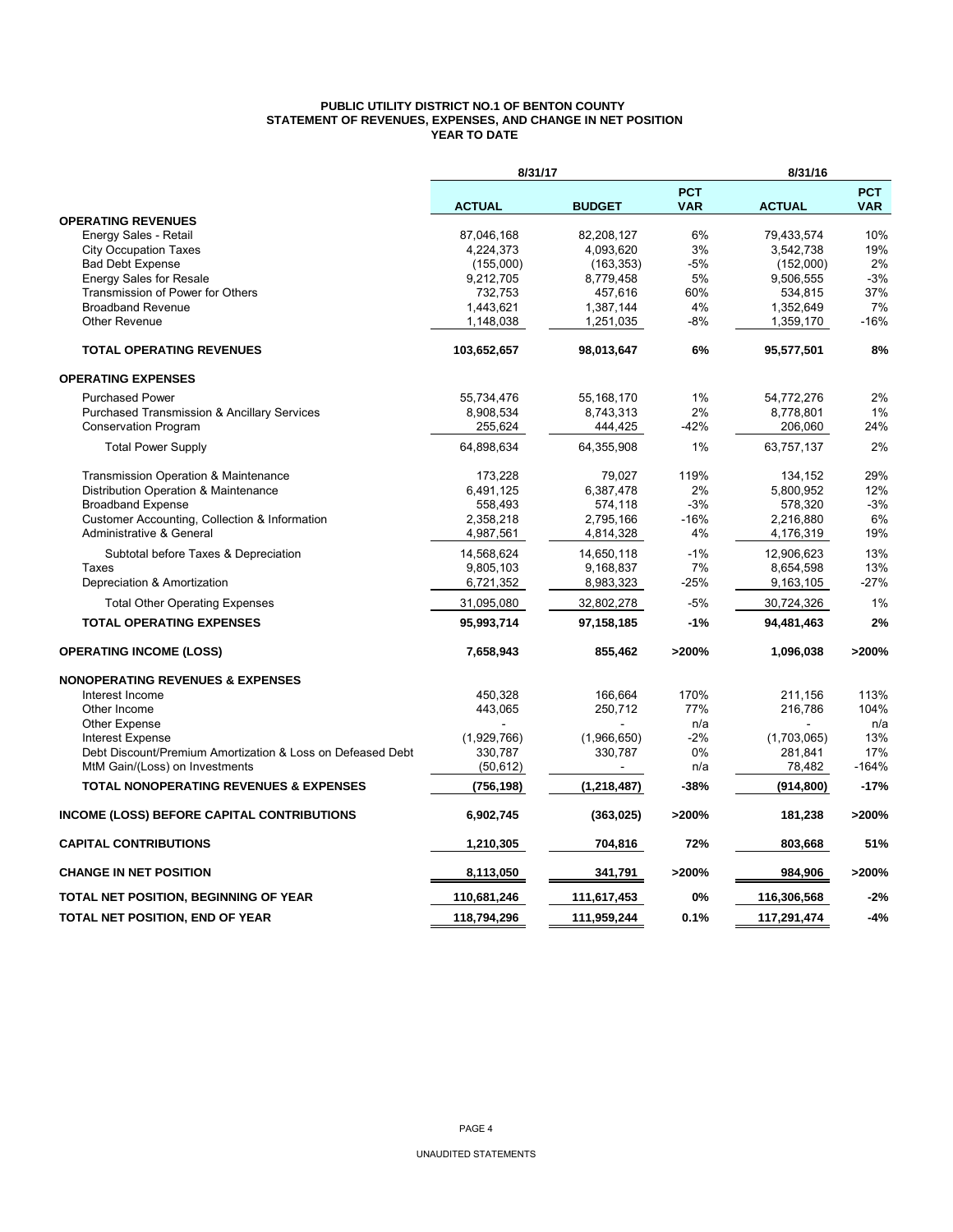#### **PUBLIC UTILITY DISTRICT NO. 1 OF BENTON COUNTY STATEMENT OF REVENUES, EXPENSES, AND CHANGE IN NET POSITION 2017 MONTHLY ACTIVITY**

|                                                        | January      | February     | March                         | <b>April</b> | May                            | June         | July         | August       | September | October | November | <b>December</b> | <b>Total</b>  |
|--------------------------------------------------------|--------------|--------------|-------------------------------|--------------|--------------------------------|--------------|--------------|--------------|-----------|---------|----------|-----------------|---------------|
| <b>OPERATING REVENUES</b>                              |              |              |                               |              |                                |              |              |              |           |         |          |                 |               |
| Energy Sales - Retail                                  | \$10,998,322 | \$9,058,172  | \$7,140,090                   | \$8,728,163  | \$10,105,716                   | \$10,926,656 | \$12,692,727 | \$12,558,281 |           |         |          |                 | \$82,208,127  |
| <b>City Occupation Taxes</b>                           | 513,575      | 478,043      | 491,577                       | \$420,595    | \$477,124                      | \$516,533    | \$601,314    | \$594,859    |           |         |          |                 | \$4,093,620   |
| <b>Bad Debt Expense</b>                                | (20, 494)    | (19,076)     | (19,616)                      | (\$16,784)   | (\$19,039)                     | (\$20,612)   | (\$23,995)   | (\$23,737)   |           |         |          |                 | (\$163,353)   |
| Energy Sales for Resale                                | 1,547,726    | 1,573,777    | 2,084,698                     | 631,507      | 526,100                        | 301,945      | 540,836      | 1,572,869    |           |         |          |                 | 8,779,458     |
| Transmission of Power for Others                       | 57,202       | 57,202       | 57,202                        | 57,202       | 57,202                         | 57,202       | 57,202       | 57,202       |           |         |          |                 | 457,616       |
| <b>Broadband Revenue</b>                               | 173,393      | 173,393      | 163,989                       | 182,797      | 173,393                        | 173,393      | 173,393      | 173,393      |           |         |          |                 | 1,387,144     |
| <b>Other Electric Revenue</b>                          | 93,371       | 93,371       | 558,870                       | 93,371       | 117,476                        | 98.192       | 98.192       | 98.192       |           |         |          |                 | 1,251,035     |
| <b>TOTALOPERATING REVENUES</b>                         | 13,363,095   | 11,414,882   | 10,476,810                    | 10,096,851   | 11,437,972                     | 12,053,309   | 14,139,669   | 15,031,059   |           |         |          |                 | 98,013,647    |
| <b>OPERATING EXPENSES</b>                              |              |              |                               |              |                                |              |              |              |           |         |          |                 |               |
| <b>Purchased Power</b>                                 | 7,178,479    | 7,017,528    | 7,075,728                     | 6,619,768    | 5,560,610                      | 6,190,441    | 7,426,067    | 8,099,549    |           |         |          |                 | 55, 168, 170  |
| <b>Purchased Transmission &amp; Ancillary Services</b> | 1,084,274    | 1,060,494    | 1,064,348                     | 1,067,361    | 1,093,257                      | 1,119,465    | 1,136,371    | 1,117,743    |           |         |          |                 | 8,743,313     |
| <b>Conservation Program</b>                            | 55,553       | 55,553       | 55,553                        | 55,553       | 55,553                         | 55,553       | 55,553       | 55,553       |           |         |          |                 | 444,424       |
| <b>Total Power Supply</b>                              | 8,318,306    | 8,133,575    | 8,195,629                     | 7,742,682    | 6,709,420                      | 7,365,459    | 8,617,991    | 9,272,845    |           |         |          |                 | 64,355,907    |
| Transmission Operation & Maintenance                   | 9,851        | 9,142        | 10,545                        | 9,419        | 10,184                         | 10,032       | 9,257        | 10,598       |           |         |          |                 | 79,028        |
| Distribution Operation & Maintenance                   | 770,097      | 711,754      | 907,250                       | 835,132      | 793,170                        | 826,387      | 724,535      | 819,153      |           |         |          |                 | 6,387,478     |
| <b>Broadband Expense</b>                               | 69,840       | 69,905       | 70,461                        | 69,946       | 70,036                         | 70,794       | 82,765       | 70,372       |           |         |          |                 | 574,119       |
| Customer Accounting, Collection & Information          | 301,485      | 303,865      | 349,217                       | 334,188      | 343,956                        | 366,358      | 421,801      | 374,297      |           |         |          |                 | 2,795,167     |
| Administrative & General                               | 647,141      | 559,325      | 596,133                       | 591,709      | 641,451                        | 616,445      | 621,531      | 540,593      |           |         |          |                 | 4,814,328     |
| Subtotal before Taxes & Depreciation                   | 1,798,414    | 1,653,991    | 1,933,606                     | 1,840,394    | 1,858,797                      | 1,890,016    | 1,859,889    | 1,815,013    |           |         |          |                 | 14,650,120    |
| <b>Taxes</b>                                           | 1,281,356    | 1,201,247    | 1,110,570                     | 957,467      | 967,825                        | 1,144,980    | 1,283,438    | 1,221,954    |           |         |          |                 | 9,168,837     |
| Depreciation & Amortization                            | 1,172,330    | 1,151,980    | 1,145,695                     | 1,124,238    | 1,141,477                      | 1,144,572    | 962,134      | 1,140,897    |           |         |          |                 | 8,983,323     |
| <b>Total Other Operating Expenses</b>                  | 4,252,100    | 4,007,218    | 4,189,871                     | 3,922,099    | 3,968,099                      | 4,179,568    | 4,105,461    | 4,177,864    |           |         |          |                 | 32,802,280    |
|                                                        |              |              |                               |              |                                |              |              |              |           |         |          |                 |               |
| <b>TOTAL OPERATING EXPENSES</b>                        | 12,570,406   | 12, 140, 793 | 12,385,500                    | 11,664,781   | 10,677,519                     | 11,545,027   | 12,723,452   | 13,450,709   |           |         |          |                 | 97, 158, 187  |
| <b>OPERATING INCOME (LOSS)</b>                         | 792,689      | (725, 911)   | (1,908,690)                   | (1,567,930)  | 760,453                        | 508,282      | 1,416,217    | 1,580,350    |           |         |          |                 | 855,460       |
| <b>NONOPERATING REVENUES &amp; EXPENSES</b>            |              |              |                               |              |                                |              |              |              |           |         |          |                 |               |
| Interest Income                                        | 20,833       | 20,833       | 20,833                        | 20,833       | 20,833                         | 20,833       | 20,833       | 20,833       |           |         |          |                 | 166,664       |
| Other Income                                           | 31,339       | 31,339       | 31,339                        | 31,339       | 31,339                         | 31,339       | 31,339       | 31,339       |           |         |          |                 | 250,712       |
| Other Expense                                          |              | $\sim$       |                               |              | $\sim$                         |              |              | $\sim$       |           |         |          |                 |               |
| <b>Interest Expense</b>                                | (245, 743)   | (247, 923)   | (243, 291)                    | (243, 291)   | (252, 142)                     | (243, 291)   | (243, 291)   | (247, 678)   |           |         |          |                 | (1,966,650)   |
| Debt Discount & Expense Amortization                   | 41,349       | 41,349       | 41,349                        | 41,348       | 41,349                         | 41,349       | 41,349       | 41,348       |           |         |          |                 | 330,790       |
| MtM Gain/(Loss) on Investments                         |              |              |                               |              |                                |              |              |              |           |         |          |                 |               |
| Loss in Joint Ventures/Special Assessments             |              |              |                               |              |                                |              |              |              |           |         |          |                 |               |
| TOTAL NONOPERATING REV/EXP                             | (152, 222)   | (154, 402)   | (149, 770)                    | (149, 771)   | (158, 621)                     | (149, 770)   | (149, 770)   | (154, 158)   |           |         |          |                 | (1, 218, 484) |
| INCOME (LOSS) BEFORE CAPITAL CONTRIBUTIONS             | 640.467      | (880, 313)   | (2,058,460)                   | (1,717,701)  | 601,832                        | 358.512      | 1,266,447    | 1,426,192    |           |         |          |                 | (363, 024)    |
| <b>CAPITAL CONTRIBUTIONS</b>                           | 88,102       | 88,102       | 88,102                        | 88,102       | 88,102                         | 88,102       | 88,102       | 88,102       |           |         |          |                 | 704,816       |
| <b>CHANGE IN NET POSITION</b>                          | \$728,569    | (\$792, 211) | $($1,970,358)$ $($1,629,599)$ |              | \$689,934                      | \$446,614    | \$1,354,549  | \$1,514,294  | \$0       | \$0     | \$0      | \$0             | 341,792       |
|                                                        |              |              |                               |              | PAGE 5<br>UNAUDITED STATEMENTS |              |              |              |           |         |          |                 |               |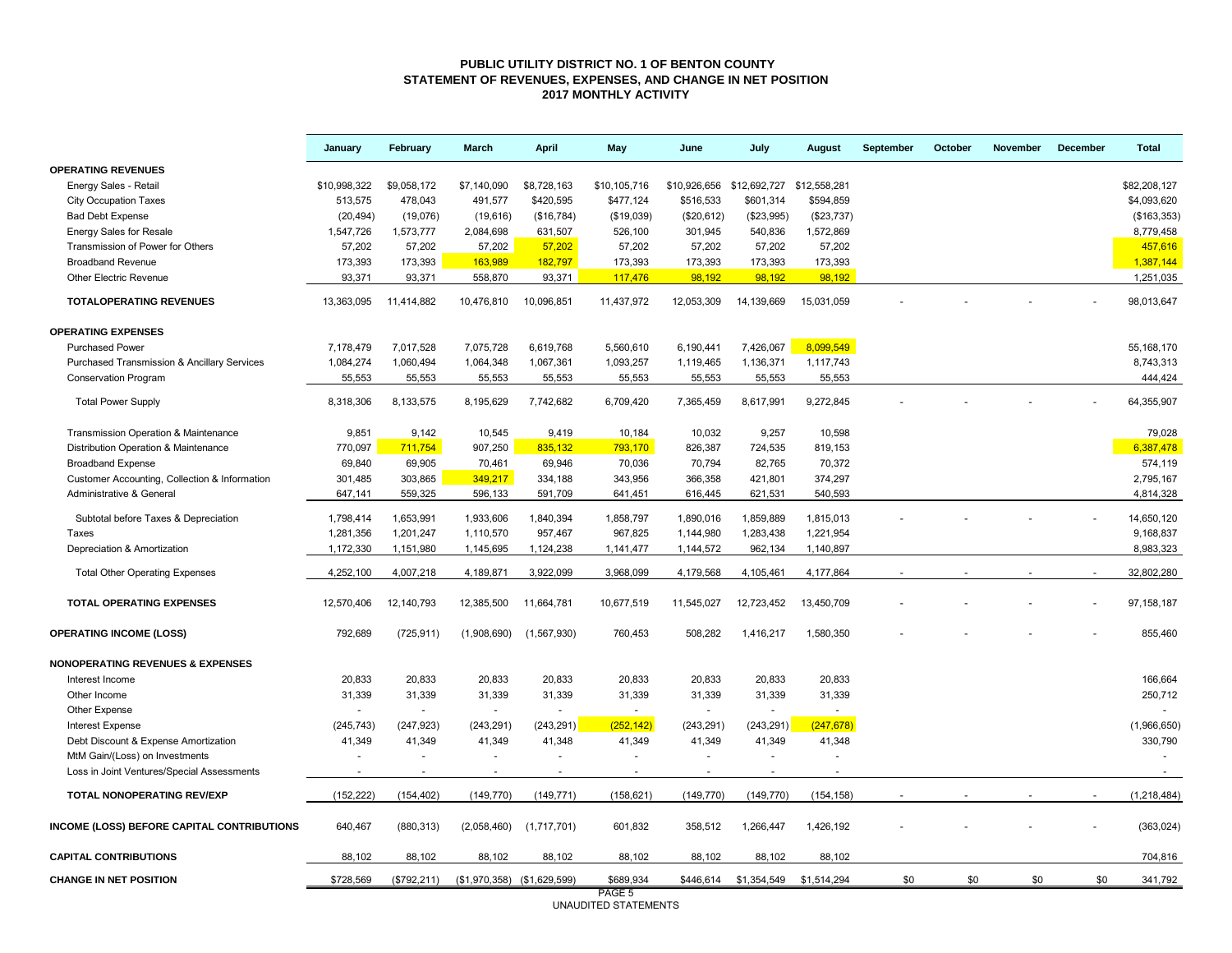# **PUBLIC UTILITY DISTRICT NO. 1 OF BENTON COUNTY COMPARATIVE STATEMENT OF NET POSITION ASSETS AND DEFERRED OUTFLOWS OF RESOURCES**

|                                                           |                 |                 | Increase/(Decrease) |                |
|-----------------------------------------------------------|-----------------|-----------------|---------------------|----------------|
|                                                           | 8/31/2017       | 8/31/2016       | Amount              | <b>Percent</b> |
| <b>ASSETS</b>                                             |                 |                 |                     |                |
|                                                           |                 |                 |                     |                |
| <b>CURRENT ASSETS</b>                                     |                 |                 |                     |                |
| Cash & Cash Equivalents                                   |                 |                 |                     |                |
| Unrestricted Cash & Cash Equivalents                      | 21,423,085      | 31,603,211      | (\$10, 180, 126)    |                |
| <b>Restricted Construction Account</b>                    |                 |                 |                     |                |
| Investments                                               | 13,939,620      | 979,203         | 12,960,417          |                |
| Designated Debt Service Reserve Fund                      | 3,032,152       | 3,056,020       | (23, 868)           |                |
| <b>Designated Power Market Voltly</b>                     | 3,300,000       | 3,300,000       |                     |                |
| Designated Special Capital Rsv                            | 16,863,084      | 5,300,000       | 11,563,084          |                |
| <b>Designated Customer Deposits</b>                       | 1,400,000       | 1,400,000       |                     |                |
| Accounts Receivable, net                                  | 11,912,096      | 10,251,952      | 1,660,144           |                |
| <b>BPA Prepay Receivable</b>                              | 600,000         | 600,000         |                     |                |
| <b>Accrued Interest Receivable</b>                        | 89,087          | 43,985          | 45,102              |                |
| Wholesale Power Receivable                                | 275,670         | 405,673         | (130,003)           |                |
| <b>Accrued Unbilled Revenue</b>                           | 3,400,000       | 3,900,000       | (500,000)           |                |
| <b>Inventory Materials &amp; Supplies</b>                 | 5,506,506       | 5,908,951       | (402, 445)          |                |
| Prepaid Expenses & Option Premiums                        | 299,384         | 324,404         | (25,020)            |                |
| <b>Total Current Assets</b>                               | 82,040,684      | 67,073,399      | 14,967,285          | 22%            |
| <b>NONCURRENT ASSETS</b>                                  |                 |                 |                     |                |
|                                                           |                 |                 |                     |                |
| <b>Restricted Bond Reserve Fund</b>                       | 1,107,865       | 1,083,997       | 23,868              |                |
| <b>Other Receivables</b>                                  | 97,292          | 96.714          | 578                 |                |
| <b>Preliminary Surveys</b>                                | 50,491          | 65,006          | (14, 515)           |                |
| <b>BPA Prepay Receivable</b>                              | 6,050,000       | 6,650,000       | (600,000)           |                |
| Deferred Purchased Power Costs                            | 6,683,444       | 7,759,932       | (1,076,488)         |                |
|                                                           | 13,989,092      | 15,655,649      | (1,066,557)         | $-11%$         |
| <b>Utility Plant</b>                                      |                 |                 |                     |                |
| Land and Intangible Plant                                 | 3,485,471       | 3,468,577       | 16.894              |                |
| <b>Electric Plant in Service</b>                          | 309,457,830     | 300,576,633     | 8,881,197           |                |
| <b>Construction Work in Progress</b>                      | 6,790,369       | 4,617,377       | 2,172,992           |                |
| <b>Accumulated Depreciation</b>                           | (194, 936, 115) | (187, 983, 655) | (6,952,460)         |                |
| <b>Net Utility Plant</b>                                  | 124,797,555     | 120,678,932     | 4,118,623           | 3%             |
| <b>Total Noncurrent Assets</b>                            | 138,786,648     | 136,334,581     | 2,452,067           | 2%             |
| <b>Total Assets</b>                                       | 220,827,332     | 203,407,980     | 17,419,352          | 9%             |
|                                                           |                 |                 |                     |                |
| DEFERRED OUTFLOWS OF RESOURCES                            |                 |                 |                     |                |
| Unamortized Loss on Defeased Debt                         | (13, 219)       | 67,911          | (81, 130)           |                |
| Pension Deferred Outflow                                  | 2,019,756       | 1,319,722       | 700,034             |                |
| Accumulated Decrease in Fair Value of Hedging Derivatives | 614,285         | 1,089,742       | (475, 457)          |                |
| <b>Total Deferred Outflows of Resources</b>               | 2,620,822       | 2,477,375       | 143,447             |                |
|                                                           |                 |                 |                     |                |
| TOTAL ASSETS & DEFERRED OUTFLOWS OF RESOURCES             | 223,448,154     | 205,885,355     | 17,562,798          | 9%             |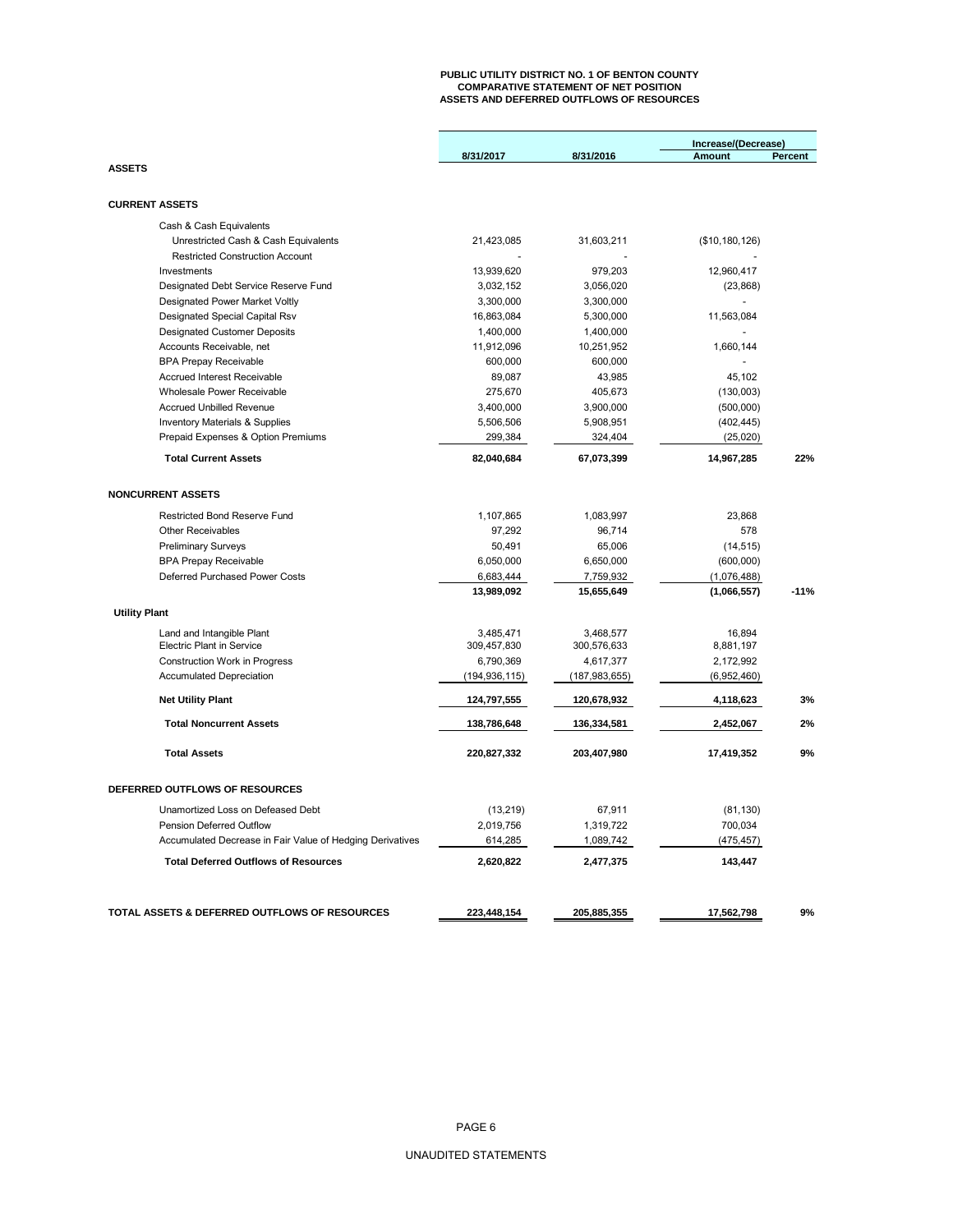# **PUBLIC UTILITY DISTRICT NO. 1 OF BENTON COUNTY COMPARATIVE STATEMENT OF NET POSITION LIABILITIES AND DEFERRED INFLOWS OF RESOURCES**

|                                                           | 8/31/2017   | 8/31/2016    | Increase/(Decrease)<br>Amount | Percent |
|-----------------------------------------------------------|-------------|--------------|-------------------------------|---------|
| <b>LIABILITIES</b>                                        |             |              |                               |         |
| <b>CURRENT LIABILITIES</b>                                |             |              |                               |         |
| <b>Warrants Outstanding</b>                               |             | \$213,006    | (\$213,006)                   |         |
| <b>Accounts Payable</b>                                   | 9,796,186   | 9,294,399    | 501,787                       |         |
| <b>Customer Deposits</b>                                  | 1,574,979   | 1,468,139    | 106,840                       |         |
| <b>Accrued Taxes Payable</b>                              | 2,451,661   | 2,304,143    | 147,518                       |         |
| Other Current & Accrued Liabilities                       | 2,539,210   | 1,250,651    | 1,288,559                     |         |
| Accrued Interest Payable                                  | 908,722     | 795,963      | 112,759                       |         |
| Revenue Bonds, Current Portion                            | 3,045,000   | 2,920,000    | 125,000                       |         |
| <b>Total Current Liabilities</b>                          | 20,315,758  | 18,246,301   | 2,069,457                     | 11%     |
| <b>NONCURRENT LIABILITIES</b>                             |             |              |                               |         |
| 2010 Bond Issue                                           | 17,345,000  | 17,345,000   |                               |         |
| 2011 Bond Issue                                           | 17,090,000  | 29,470,000   | (12,380,000)                  |         |
| 2016 Bond Issue                                           | 22,470,000  |              | 22,470,000                    |         |
| Unamortized Premium & Discount                            | 4,503,653   | 2,802,719    | 1,700,934                     |         |
| Pension Liability                                         | 13,019,386  | 11,212,267   | 1,807,119                     |         |
| Deferred Revenue                                          | 774,067     | 569,369      | 204,698                       |         |
| <b>BPA Prepay Incentive Credit</b>                        | 1,787,285   | 1,948,541    | (161, 256)                    |         |
| <b>Other Liabilities</b>                                  | 1,052,829   | 2,995,816    | (1,942,987)                   |         |
|                                                           |             |              |                               |         |
| <b>Total Noncurrent Liabilities</b>                       | 78,042,220  | 66,343,712   | 1,608,508                     | 18%     |
| <b>Total Liabilities</b>                                  | 98,357,978  | 84,590,013   | 3,677,965                     | 16%     |
| DEFERRED INFLOWS OF RESOURCES                             |             |              |                               |         |
| Pension Deferred Inflow                                   | 245,673     | 1,772,202    | (1,526,529)                   |         |
| Accumulated Increase in Fair Value of Hedging Derivatives | 754,377     | 1,252,464    | (498, 087)                    |         |
| <b>Total Deferred Inflows of Resources</b>                | 1,000,050   | 3,024,666    | (2,024,616)                   | $-67%$  |
| <b>NET POSITION</b>                                       |             |              |                               |         |
| Net Investment in Capital Assets                          | 60,330,684  | 68,209,125   | (7,878,441)                   |         |
| <b>Restricted for Debt Service</b>                        | 1,107,865   | 1,083,997    | 23,868                        |         |
| Unrestricted                                              | 62,651,577  | 48,977,554   | 13,674,023                    |         |
| <b>Total Net Position</b>                                 | 124,090,126 | 118,270,676  | 5,819,450                     | 5%      |
| TOTAL NET POSITION, LIABILITIES AND                       |             |              |                               |         |
| DEFERRED INFLOWS OF RESOURCES                             | 223,448,154 | 205,885,355  | 17,562,798                    | 9%      |
| <b>CURRENT RATIO:</b>                                     | 4.04:1      | 3.68:1       |                               |         |
| (Current Assets / Current Liabilities)                    |             |              |                               |         |
| <b>WORKING CAPITAL:</b>                                   | 61,724,926  | \$48,827,098 | \$12,897,828                  | 26%     |
| (Current Assets less Current Liabilities)                 |             |              |                               |         |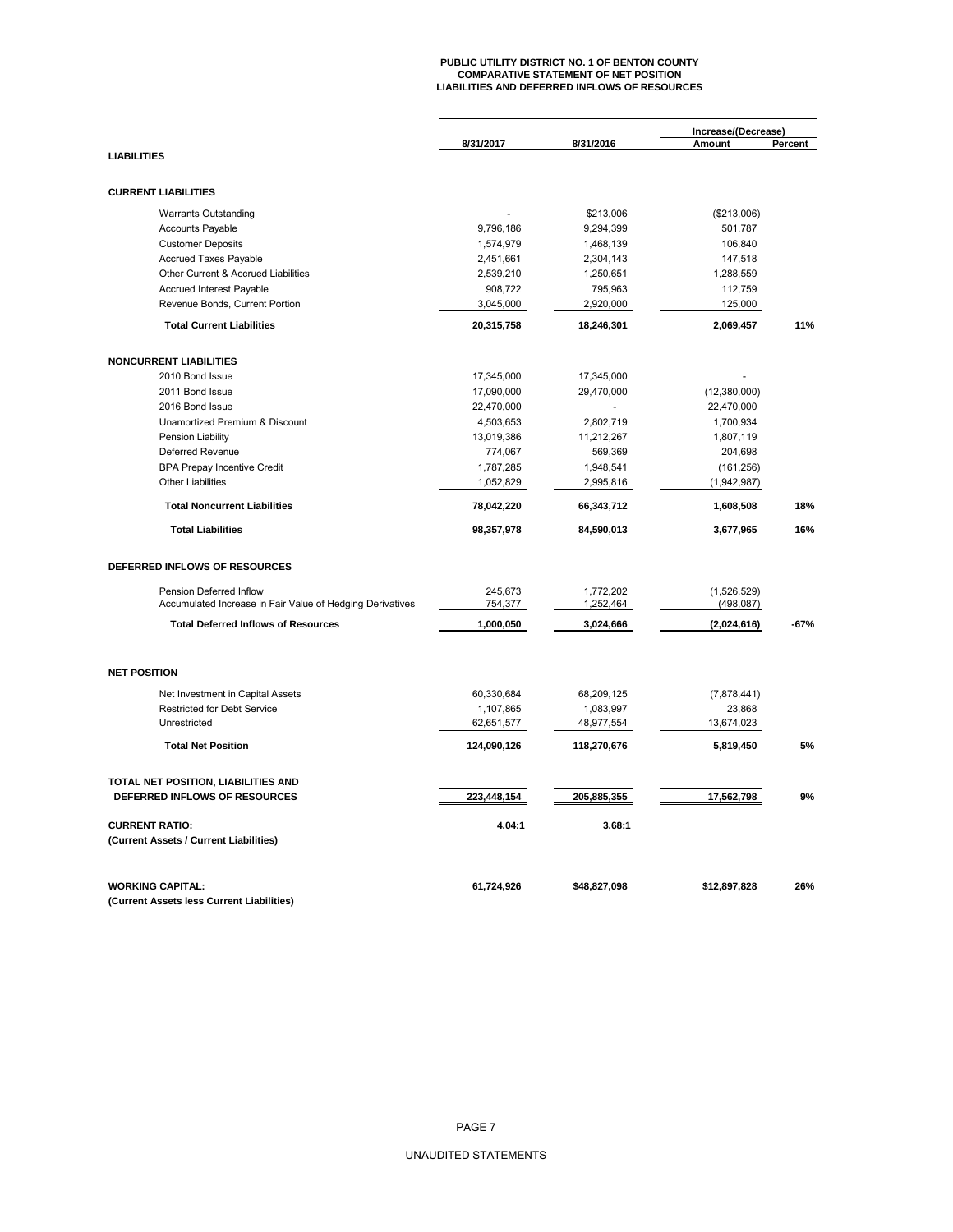#### **PUBLIC UTILITY DISTRICT NO. 1 OF BENTON COUNTY ENERGY STATISTICAL DATA CURRENT MONTH**

|                                                                                                            | 8/31/2017                |                           |               | 8/31/2016                 |               |
|------------------------------------------------------------------------------------------------------------|--------------------------|---------------------------|---------------|---------------------------|---------------|
|                                                                                                            |                          |                           | <b>PCT</b>    |                           | <b>PCT</b>    |
| <b>ENERGY SALES RETAIL - REVENUE</b>                                                                       | <b>ACTUAL</b>            | <b>BUDGET</b>             | <b>VAR</b>    | <b>ACTUAL</b>             | <b>VAR</b>    |
| Residential                                                                                                | 5,196,630                | \$5,002,296               | 4%            | \$4,587,620               | 13%           |
| <b>Small General Service</b>                                                                               | 884,559                  | 870,390                   | 2%            | 805,982                   | 10%           |
| Medium General Service                                                                                     | 1,107,699                | 1,072,762                 | 3%            | 1,003,430                 | 10%           |
| Large General Service                                                                                      | 1,250,175                | 1,186,902                 | 5%            | 1,130,931                 | 11%           |
| Large Industrial                                                                                           | 303,761                  | 302,272                   | 0%            | 285,658                   | 6%            |
| Small Irrigation<br>Large Irrigation                                                                       | 172,021<br>3,657,812     | 156,950<br>3,908,649      | 10%<br>$-6%$  | 145,431<br>3,261,177      | 18%<br>12%    |
| <b>Street Lights</b>                                                                                       | 17,482                   | 17,438                    | 0%            | 16,700                    | 5%            |
| <b>Security Lights</b>                                                                                     | 22,184                   | 23,920                    | $-7%$         | 21,555                    | 3%            |
| <b>Unmetered Accounts</b>                                                                                  | 16,182                   | 16,702                    | $-3%$         | 15,768                    | 3%            |
| <b>Billed Revenues Before Taxes &amp; Unbilled Revenue</b>                                                 | \$12,628,505             | \$12,558,281              | 1%            | \$11,274,253              | 12%           |
| <b>Unbilled Revenue</b>                                                                                    | (200,000)                | (200,000)                 | 0%            | 400,000                   | $-150%$       |
| <b>Energy Sales Retail Subtotal</b>                                                                        | \$12,428,505             | \$12,358,281              | 1%            | \$11,674,253              | 6%            |
| <b>City Occupation Taxes</b>                                                                               | 538,846                  | 594,859                   | $-9%$         | 481,781                   | 12%           |
| Bad Debt Expense (reduced from 0.18% to 0.16% of retail sales in Jan 2017)<br><b>TOTAL SALES - REVENUE</b> | (22,000)                 | (23, 737)                 | $-7%$         | (22,000)                  | 0%<br>7%      |
|                                                                                                            | \$12,945,351             | \$12,929,403              | 0%            | \$12,134,034              |               |
| <b>ENERGY SALES RETAIL - kWh</b>                                                                           |                          |                           |               |                           |               |
| Residential                                                                                                | 62,752,408               | 60,670,063                | 3%            | 57,564,364                | 9%            |
| <b>Small General Service</b>                                                                               | 12,037,978               | 12,215,270                | $-1%$         | 11,863,201                | 1%            |
| <b>Medium General Service</b>                                                                              | 17,906,763               | 17,180,531                | 4%            | 16,516,307                | 8%            |
| Large General Service                                                                                      | 21,497,993               | 20,852,062                | 3%            | 20,497,271                | 5%            |
| Large Industrial                                                                                           | 6,072,640                | 6,011,194                 | 1%            | 5,908,980                 | 3%            |
| Small Irrigation                                                                                           | 2,781,753                | 3,045,034                 | $-9%$         | 2,948,608                 | -6%           |
| Large Irrigation                                                                                           | 70,975,001               | 77,758,342                | $-9%$         | 70,085,659                | 1%            |
| <b>Street Lights</b><br><b>Security Lights</b>                                                             | 211,253<br>90,860        | 218,764<br>119,324        | $-3%$<br>-24% | 211,187<br>101,409        | 0%<br>$-10%$  |
| <b>Unmetered Accounts</b>                                                                                  | 253,715                  | 251,922                   | 1%            | 259,637                   | $-2%$         |
| <b>TOTAL kWh BILLED</b>                                                                                    | 194,580,364              | 198,322,506               | $-2%$         | 185,956,623               | 5%            |
|                                                                                                            |                          |                           |               |                           |               |
| <b>NET POWER COST</b>                                                                                      |                          |                           |               |                           |               |
| <b>BPA Power Costs</b>                                                                                     |                          |                           |               |                           |               |
| Slice                                                                                                      | 2,825,681                | 2,805,001                 | 1%            | 2,838,770                 | 0%            |
| <b>Block</b>                                                                                               | 2,230,368                | 2,258,686                 | $-1%$         | 2,208,139                 | 1%            |
| Subtotal<br>Other Power Purchases                                                                          | 5,056,049<br>1,957,292   | 5,063,687<br>1,568,137    | 0%<br>25%     | 5,046,909<br>961,912      | 0%<br>103%    |
| Frederickson                                                                                               | 1,518,850                | 1,467,726                 | 3%            | 1,668,562                 | $-9%$         |
| Transmission                                                                                               | 1,026,762                | 757,170                   | 36%           | 765,044                   | 34%           |
| Ancillary                                                                                                  | 181,136                  | 360,573                   | $-50%$        | 345,944                   | $-48%$        |
| <b>Conservation Program</b>                                                                                | 55,387                   | 55,553                    | 0%            | 24,170                    | 129%          |
| <b>Gross Power Costs</b>                                                                                   | 9,795,476                | 9,272,846                 | 6%            | 8,812,541                 | 11%           |
| Less Sales for Resale-Energy                                                                               | (1,228,907)              | (1,572,869)               | $-22%$        | (904, 960)                | 36%           |
| Less Sales for Resale-Gas<br>Less Transmission of Power for Others                                         | (55, 211)                |                           | n/a<br>19%    | (95, 328)                 | $-42%$<br>43% |
| <b>NET POWER COSTS</b>                                                                                     | (67, 973)<br>\$8,443,385 | (57, 202)<br>7,642,775    | 10%           | (47, 624)<br>7,764,629    | 9%            |
|                                                                                                            |                          |                           |               |                           |               |
| <b>NET POWER - kWh</b>                                                                                     |                          |                           |               |                           |               |
| <b>BPA Power</b>                                                                                           |                          |                           |               |                           |               |
| Slice                                                                                                      | 63,981,000               | 76,924,000                | $-17%$        | 68,768,000                | -7%           |
| <b>Block</b>                                                                                               | 98,764,000               | 99,016,000                | 0%            | 97,961,000                | 1%            |
| Subtotal                                                                                                   | 162,745,000              | 175,940,000               | $-7%$         | 166,729,000               | $-2%$         |
| Other Power Purchases                                                                                      | 23,724,000<br>37,198,000 | 12,653,000                | 87%           | 17,306,000                | 37%           |
| Frederickson<br>Gross Power kWh                                                                            | 223,667,000              | 37,200,000<br>225,793,000 | 0%<br>$-1%$   | 36,747,000<br>220,782,000 | 1%<br>1%      |
| Less Sales for Resale                                                                                      | (24, 483, 000)           | (31,920,000)              | $-23%$        | (27, 375, 000)            | $-11%$        |
| Less Transmission Losses/Imbalance                                                                         | (2,696,000)              | (2,364,000)               | 14%           | (2,925,000)               | -8%           |
| <b>NET POWER - kWh</b>                                                                                     | 196,488,000              | 191,509,000               | 3%            | 190,482,000               | 3%            |
|                                                                                                            |                          |                           |               |                           |               |
| <b>COST PER MWh: (dollars)</b>                                                                             |                          |                           |               |                           |               |
| Gross Power Cost (average)                                                                                 | \$43.79                  | \$41.07                   | 7%            | \$39.92                   | 10%           |
| Net Power Cost                                                                                             | \$42.97                  | \$39.91                   | 8%            | \$40.76                   | 5%            |
| <b>BPA Power Cost</b><br>Sales for Resale                                                                  | \$31.07<br>\$50.19       | \$28.78<br>\$0.00         | 8%<br>n/a     | \$30.27<br>\$33.06        | 3%<br>52%     |
|                                                                                                            |                          |                           |               |                           |               |
| <b>ACTIVE SERVICE LOCATIONS:*</b>                                                                          |                          |                           |               |                           |               |
| Residential                                                                                                | 43,896                   |                           |               | 43,263                    | 1%            |
| <b>Small General Service</b>                                                                               | 4,982                    |                           |               | 4,934                     | 1%            |
| Medium General Service                                                                                     | 785                      |                           |               | 772                       | 2%            |
| Large General Service                                                                                      | 161                      |                           |               | 159                       | 1%            |
| Large Industrial<br>Small Irrigation                                                                       | 5<br>563                 |                           |               | 5<br>560                  | 0%<br>1%      |
| Large Irrigation                                                                                           | 434                      |                           |               | 234                       | 85%           |
| <b>Street Lights</b>                                                                                       | 9                        |                           |               | 9                         | 0%            |
| <b>Security Lights</b>                                                                                     | 1,935                    |                           |               | 1,476                     | 31%           |
| <b>Unmetered Accounts</b>                                                                                  | 378                      |                           |               | 366                       | 3%            |
| <b>TOTAL</b>                                                                                               | 53,148                   |                           |               | 51,778                    | 3%            |

\*Due to implementation of a new Customer Information System in March 2017, active service locations are being reported. Prior to this change, service<br>agreements were being reported which could have multiple service locati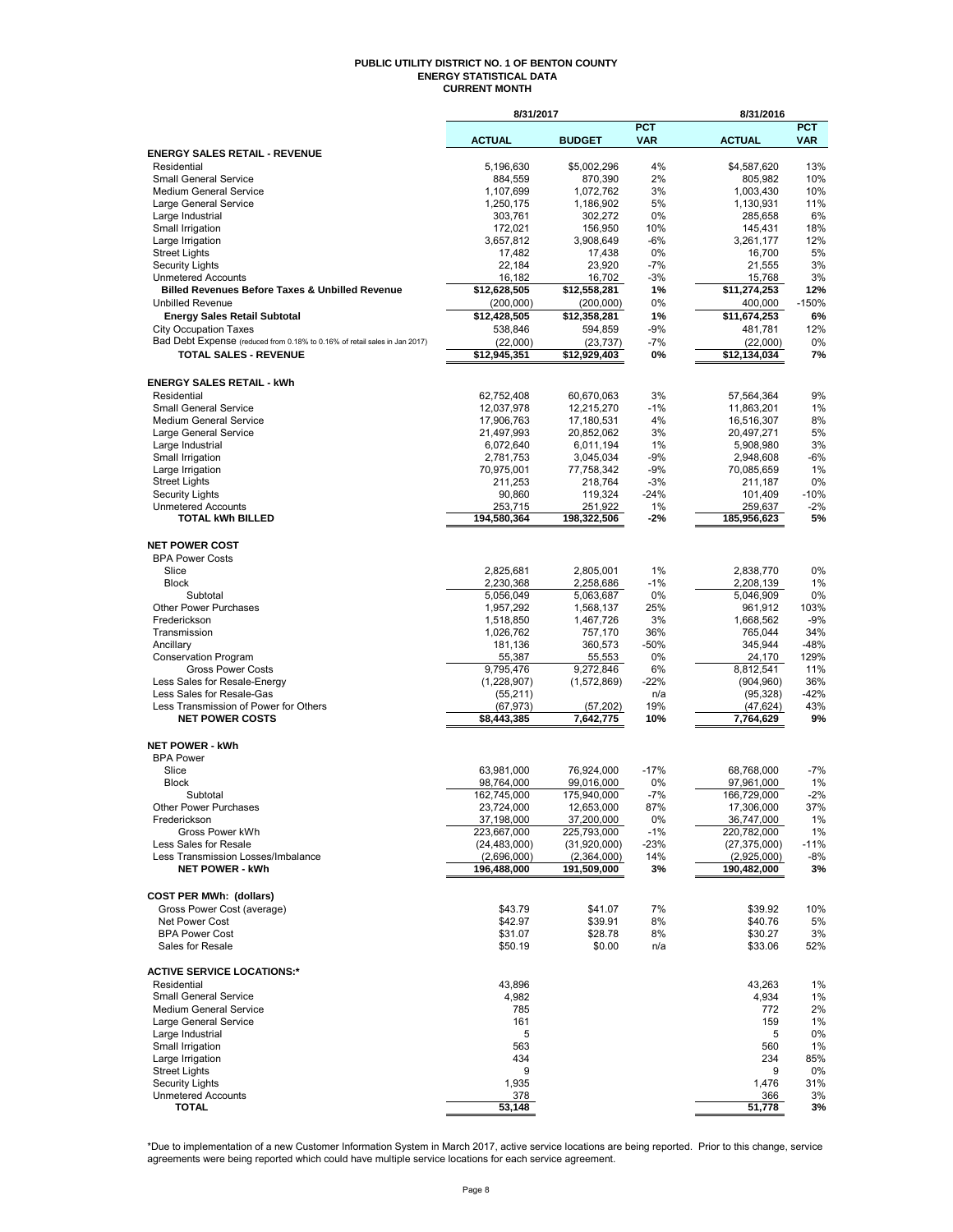#### **PUBLIC UTILITY DISTRICT NO. 1 OF BENTON COUNTY ENERGY STATISTICAL DATA YEAR TO DATE**

|                                                                                         | 8/31/2017                      |                                  |                   | 8/31/2016                        |                          |
|-----------------------------------------------------------------------------------------|--------------------------------|----------------------------------|-------------------|----------------------------------|--------------------------|
|                                                                                         | <b>ACTUAL</b>                  | <b>BUDGET</b>                    | PCT<br><b>VAR</b> | <b>ACTUAL</b>                    | <b>PCT</b><br><b>VAR</b> |
| <b>ENERGY SALES RETAIL - REVENUE</b>                                                    |                                |                                  |                   |                                  |                          |
| Residential                                                                             | 44,045,360                     | \$39.176.347                     | 12%               | \$35,967,200                     | 22%                      |
| <b>Small General Service</b>                                                            | 6,374,170                      | 6,024,568                        | 6%                | 5,663,899                        | 13%                      |
| Medium General Service                                                                  | 8,431,164                      | 7,976,273                        | 6%                | 7,681,511                        | 10%                      |
| Large General Service<br>Large Industrial                                               | 9,204,441<br>2,249,707         | 8,773,841<br>2,376,411           | 5%<br>-5%         | 8,458,048<br>2,128,661           | 9%<br>6%                 |
| Small Irrigation                                                                        | 702,045                        | 693,510                          | 1%                | 731,029                          | $-4%$                    |
| Large Irrigation                                                                        | 17,591,921                     | 19, 123, 228                     | -8%               | 18,774,547                       | $-6%$                    |
| <b>Street Lights</b>                                                                    | 139,853                        | 139,504                          | 0%                | 138,477                          | 1%                       |
| <b>Security Lights</b>                                                                  | 178,059                        | 191,360                          | -7%               | 172,639                          | 3%                       |
| <b>Unmetered Accounts</b><br><b>Billed Revenues Before Taxes &amp; Unbilled Revenue</b> | 129,456<br>\$89,046,176        | 133,085<br>\$84,608,127          | $-3%$<br>5%       | 125,041<br>\$79,841,053          | 4%<br>12%                |
| <b>Unbilled Revenue</b>                                                                 | (2,000,000)                    | (2,000,000)                      | 0%                | (500,000)                        | >200%                    |
| <b>Energy Sales Retail Subtotal</b>                                                     | \$87,046,176                   | \$82,608,127                     | 5%                | \$79,341,053                     | 10%                      |
| <b>City Occupation Taxes</b>                                                            | 4,224,371                      | 4,093,620                        | 3%                | 3,633,789                        | 16%                      |
| Bad Debt Expense (reduced from 0.18% to 0.16% of retail sales in Jan 2017)              | (155,000)                      | (163, 353)                       | -5%               | (150, 530)                       | 3%                       |
| TOTAL SALES - REVENUE                                                                   | \$91,115,547                   | \$86,538,394                     | 5%                | \$82,824,312                     | 10%                      |
|                                                                                         |                                |                                  |                   |                                  |                          |
| <b>ENERGY SALES RETAIL - kWh</b><br>Residential                                         |                                |                                  | 13%               |                                  | 19%                      |
| <b>Small General Service</b>                                                            | 538,737,016<br>88,576,611      | 475,163,565<br>83,355,462        | 6%                | 451,853,760<br>82,283,807        | 8%                       |
| <b>Medium General Service</b>                                                           | 124,592,353                    | 119,624,178                      | 4%                | 118,745,604                      | 5%                       |
| Large General Service                                                                   | 151,328,652                    | 144,045,205                      | 5%                | 144,354,507                      | 5%                       |
| Large Industrial                                                                        | 43,898,190                     | 46,843,558                       | -6%               | 43,785,871                       | 0%                       |
| Small Irrigation                                                                        | 10,848,630                     | 12,680,790                       | $-14%$            | 12,702,629                       | -15%                     |
| Large Irrigation                                                                        | 341,806,171                    | 369,933,898                      | $-8%$             | 368,851,860                      | $-7%$                    |
| <b>Street Lights</b>                                                                    | 1,690,120                      | 1,852,692<br>925,455             | -9%<br>$-19%$     | 1,744,070                        | $-3%$<br>$-13%$          |
| <b>Security Lights</b><br><b>Unmetered Accounts</b>                                     | 749,278<br>2,030,120           | 2,007,437                        | 1%                | 858,486<br>2,060,248             | $-1%$                    |
| <b>TOTAL kWh BILLED</b>                                                                 | 1,304,257,141                  | 1,256,432,241                    | 4%                | 1,227,240,842                    | 6%                       |
|                                                                                         |                                |                                  |                   |                                  |                          |
| <b>NET POWER COST</b>                                                                   |                                |                                  |                   |                                  |                          |
| <b>BPA Power Costs</b>                                                                  |                                |                                  |                   |                                  |                          |
| Slice<br><b>Block</b>                                                                   | \$22,605,448                   | \$22,440,010                     | 1%<br>$-1%$       | \$22,843,998                     | $-1%$<br>1%              |
| Subtotal                                                                                | 17,107,135<br>\$39,712,583     | 17,305,191<br>\$39,745,201       | 0%                | 16,893,594<br>\$39,737,592       | 0%                       |
| <b>Other Power Purchases</b>                                                            | 7,820,464                      | 9,087,383                        | $-14%$            | 6,234,887                        | 25%                      |
| Frederickson                                                                            | 8,201,430                      | 6,335,577                        | 29%               | 8,799,797                        | $-7%$                    |
| Transmission                                                                            | 6,631,433                      | 6,057,360                        | 9%                | 6,102,530                        | 9%                       |
| Ancillary                                                                               | 2,277,101                      | 2,685,953                        | -15%              | 2,676,272                        | $-15%$                   |
| Generation                                                                              | 0                              |                                  | n/a               |                                  | n/a                      |
| <b>Conservation Program</b><br><b>Gross Power Costs</b>                                 | 255,623<br>\$64,898,634        | 444,424<br>\$64,355,899          | $-42%$<br>1%      | 206,060<br>\$63,757,138          | 24%<br>2%                |
| Less Sales for Resale-Energy                                                            | (8,549,066)                    | (8,779,457)                      | $-3%$             | (8,902,597)                      | -4%                      |
| Less Sales for Resale-Gas                                                               | (663, 639)                     |                                  | n/a               | (603, 958)                       | 10%                      |
| Less Transmission of Power for Others                                                   | (732, 753)                     | (457,616)                        | 60%               | (534,815)                        | 37%                      |
| <b>NET POWER COSTS</b>                                                                  | \$54,953,176                   | \$55.118.826                     | 0%                | \$53,715,768                     | 2%                       |
| <b>NET POWER - kWh</b>                                                                  |                                |                                  |                   |                                  |                          |
| <b>BPA Power</b>                                                                        |                                |                                  |                   |                                  |                          |
| Slice                                                                                   | 843,047,000                    | 771,375,000                      | 9%                | 750,734,000                      | 12%                      |
| <b>Block</b>                                                                            | 652,536,000                    | 653,689,000                      | 0%                | 646,724,000                      | 1%                       |
| Subtotal                                                                                | 1,495,583,000                  | 1,425,064,000                    | 5%                | 1,397,458,000                    | 7%                       |
| Other Power Purchases                                                                   | 182,971,000                    | 57,735,000                       | >200%             | 162,304,000                      | 13%                      |
| Frederickson                                                                            | 102,906,000                    | 37,200,000                       | 177%              | 123,916,000                      | -17%                     |
| Gross Power kWh<br>Less Sales for Resale                                                | 1,781,460,000<br>(432,899,000) | 1,519,999,000<br>(279, 840, 000) | 17%<br>55%        | 1,683,678,000<br>(408, 935, 000) | 6%<br>6%                 |
| Less Transmission Losses/Imbalance                                                      | (22, 227, 000)                 | (19, 163, 000)                   | 16%               | (20, 305, 000)                   | 9%                       |
| <b>NET POWER - kWh</b>                                                                  | 1,326,334,000                  | 1,220,996,000                    | 9%                | 1,254,438,000                    | 6%                       |
|                                                                                         |                                |                                  |                   |                                  |                          |
| <b>COST PER MWh: (dollars)</b>                                                          |                                |                                  |                   |                                  |                          |
| Gross Power Cost (average)                                                              | \$36.43                        | \$42.34                          | $-14%$            | \$37.87                          | -4%                      |
| Net Power Cost<br><b>BPA Power Cost</b>                                                 | \$41.43                        | \$45.14                          | -8%               | \$42.82                          | -3%                      |
| Sales for Resale                                                                        | \$26.55<br>\$19.75             | \$27.89<br>\$18.01               | $-5%$<br>10%      | \$28.44<br>\$21.77               | -7%<br>-9%               |
|                                                                                         |                                |                                  |                   |                                  |                          |
| <b>AVERAGE ACTIVE SERVICE LOCATIONS:*</b>                                               |                                |                                  |                   |                                  |                          |
| Residential                                                                             | 43,758                         |                                  |                   | 43.018                           | 2%                       |
| <b>Small General Service</b>                                                            | 4,965                          |                                  |                   | 4,900                            | 1%                       |
| Medium General Service                                                                  | 781                            |                                  |                   | 766                              | 2%                       |
| Large General Service<br>Large Industrial                                               | 160<br>5                       |                                  |                   | 156<br>5                         | 3%<br>0%                 |
| Small Irrigation                                                                        | 558                            |                                  |                   | 557                              | 0%                       |
| Large Irrigation                                                                        | 429                            |                                  |                   | 233                              | 84%                      |
| <b>Street Lights</b>                                                                    | 9                              |                                  |                   | 9                                | 0%                       |
| <b>Security Lights</b>                                                                  | 1,948                          |                                  |                   | 1,477                            | 32%                      |
| <b>Unmetered Accounts</b>                                                               | 378                            |                                  |                   | 364                              | 4%                       |
| <b>TOTAL</b>                                                                            | 52,989                         |                                  |                   | 51,485                           | 3%                       |

\*Due to implementation of a new Customer Information System in March 2017, active service locations are being reported. Prior to this change, service<br>agreements were being reported which could have multiple service locati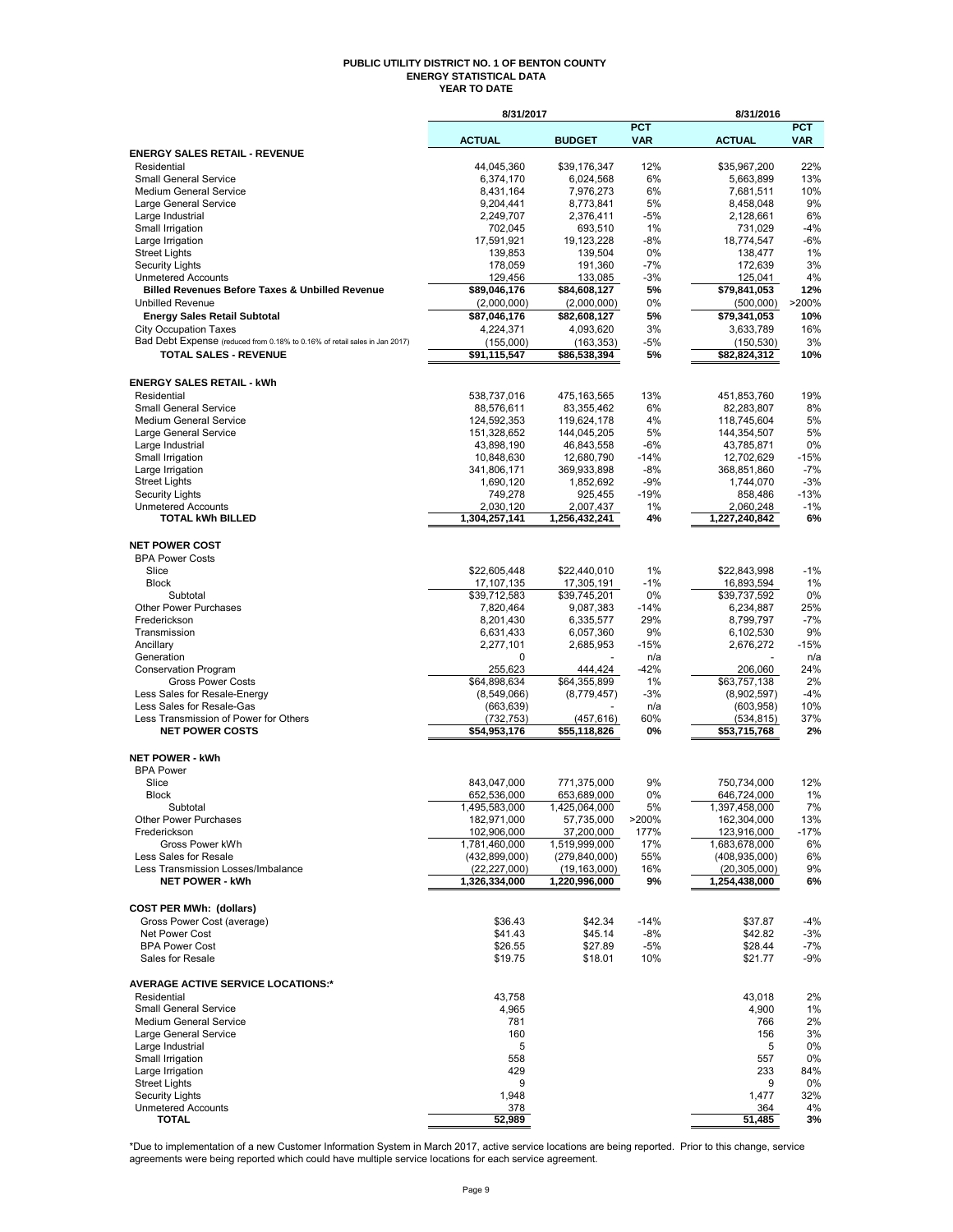#### **PUBLIC UTILITY DISTRICT NO. 1 OF BENTON COUNTY KWH SALES MONTHLY ACTIVITY**

|                               | January        | February       | March      | April      | May        | June        | July        | August     | September  | October    | November   | December       | <b>Total</b> |
|-------------------------------|----------------|----------------|------------|------------|------------|-------------|-------------|------------|------------|------------|------------|----------------|--------------|
| Residential                   |                |                |            |            |            |             |             |            |            |            |            |                |              |
| 2013                          | 85,933,904     | 77,488,047     | 56,513,417 | 48,071,841 | 41,520,865 | 42,301,535  | 51,932,912  | 59,463,795 | 53,272,213 | 41,006,176 | 52,879,427 | 87,502,483     | 697,886,615  |
| 2014                          | 90,995,045     | 86,856,866     | 61,276,449 | 46,126,349 | 38,751,097 | 43,347,010  | 51,878,664  | 62,101,272 | 49,381,509 | 38,520,801 | 51,127,327 | 76,441,442     | 696,803,831  |
| 2015                          | 81,753,251     | 70,842,807     | 51,195,817 | 43,964,172 | 38,845,198 | 48,995,659  | 62,750,008  | 58,699,674 | 48,136,350 | 37,850,154 | 46,905,821 | 75,565,855     | 665,504,766  |
| 2016                          | 89,934,474     | 72,255,049     | 53,460,881 | 45,886,799 | 38,721,341 | 44,464,304  | 49,566,548  | 57,564,364 | 49,472,576 | 38,810,551 | 46,586,644 | 75,018,157     | 661,741,688  |
| 2017                          | 114,089,923    | 97,473,618     | 72,629,078 | 50,897,608 | 40,454,502 | 45,014,248  | 55,425,631  | 62,752,408 |            |            |            |                | 538,737,016  |
| <b>Small General Service</b>  |                |                |            |            |            |             |             |            |            |            |            |                |              |
| 2013                          | 11,394,724     | 10,700,711     | 8,862,866  | 8,958,701  | 9,285,161  | 9,833,210   | 10,896,923  | 12,097,199 | 11,379,590 | 8,965,721  | 9,306,967  | 11,245,947     | 122,927,720  |
| 2014                          | 12,002,884     | 11,773,687     | 9,247,968  | 8,838,271  | 8,960,528  | 10,069,805  | 10,898,332  | 12,390,218 | 11,106,946 | 9,214,420  | 9,056,203  | 10,725,578     | 124,284,840  |
| 2015                          | 11,273,647     | 10,444,066     | 8,399,963  | 8,630,563  | 9,005,788  | 10,616,996  | 12,060,700  | 11,955,370 | 10,809,845 | 9,065,197  | 8,719,747  | 10,515,898     | 121,497,780  |
| 2016                          | 11,865,345     | 10,615,824     | 8,804,253  | 9,093,517  | 9,217,514  | 10,063,717  | 10,760,436  | 11,863,201 | 10,839,759 | 9,285,276  | 8,652,183  | 10,807,220     | 121,868,245  |
| 2017                          | 13,896,042     | 12,326,759     | 11,375,219 | 8,459,581  | 8,910,557  | 10,148,595  | 11,421,880  | 12,037,978 |            |            |            |                | 88,576,611   |
| <b>Medium General Service</b> |                |                |            |            |            |             |             |            |            |            |            |                |              |
| 2013                          | 15,375,716     | 14,629,522     | 12,714,807 | 13,158,263 | 13,461,961 | 14,198,240  | 15,233,651  | 16,943,765 | 16,157,388 | 14,583,038 | 14,990,108 | 15,803,535     | 177,249,994  |
| 2014                          | 16,255,765     | 16,174,267     | 13,320,761 | 13,438,288 | 13,403,247 | 14,808,800  | 15,526,971  | 17,145,841 | 15,985,439 | 15,533,136 | 14,950,232 | 15,501,055     | 182,043,802  |
| 2015                          | 15,719,991     | 15,058,182     | 13,124,396 | 13,611,242 | 14,078,883 | 15,970,931  | 16,957,563  | 16,576,440 | 15,990,572 | 15,576,154 | 14,732,964 | 15,213,004     | 182,610,322  |
| 2016                          | 16,032,684     | 15,129,401     | 12,982,308 | 13,939,681 | 13,879,726 | 14,686,797  | 15,578,700  | 16,516,307 | 16,093,629 | 15,538,491 | 14,711,127 | 15,377,852     | 180,466,703  |
| 2017                          | 17,170,328     | 15,406,899     | 15,083,130 | 13,953,993 | 14,157,015 | 15,250,364  | 15,663,861  | 17,906,763 |            |            |            |                | 124,592,353  |
| <b>Large General Service</b>  |                |                |            |            |            |             |             |            |            |            |            |                |              |
| 2013                          | 18,363,206     | 16,370,904     | 16,064,720 | 17,280,008 | 17,300,043 | 17,480,703  | 18,704,243  | 20,956,543 | 20,230,220 | 19,362,880 | 19,518,760 | 17,683,240     | 219,315,470  |
| 2014                          | 18,043,140     | 18,004,500     | 16,529,440 | 16,641,080 | 17,175,060 | 18,408,820  | 19,689,940  | 21,264,420 | 21,006,340 | 21,502,220 | 19,841,340 | 18,573,000     | 226,679,300  |
| 2015                          | 17,888,911     | 17,212,717     | 16,213,065 | 17,278,183 | 17,939,803 | 19,595,384  | 20,935,183  | 20,741,663 | 21,305,140 | 20,558,020 | 18,687,460 | 17,819,400     | 226,174,929  |
| 2016                          | 18,188,600     | 17,545,840     | 16,492,120 | 17,360,382 | 17,583,712 | 18,140,663  | 18,545,919  | 20,497,271 | 19,923,658 | 21,179,801 | 19,314,538 | 18,495,415     | 223,267,919  |
| 2017                          | 18,624,018     | 17,299,889     | 18,510,883 | 17,691,033 | 18,241,931 | 18,951,191  | 20,511,714  | 21,497,993 |            |            |            |                | 151,328,652  |
| Large Industrial              |                |                |            |            |            |             |             |            |            |            |            |                |              |
| 2013                          | 6,303,530      | 5,690,550      | 5,970,720  | 6,363,470  | 6,331,645  | 6,273,940   | 6,074,935   | 6,052,520  | 3,037,994  | 6,374,590  | 4,922,960  | 6,405,925      | 69,802,779   |
| 2014                          | 6,203,055      | 5,695,020      | 6,141,110  | 5,917,690  | 6,227,320  | 6,005,800   | 6,111,425   | 6,258,875  | 5,080,145  | 6,181,005  | 6,125,825  | 5,922,215      | 71,869,485   |
| 2015                          | 5,597,495      | 5,394,485      | 5,337,365  | 5,784,330  | 5,632,340  | 5,678,570   | 4,981,620   | 6,171,695  | 5,623,820  | 5,598,540  | 5,408,760  | 5,732,865      | 66,941,885   |
| 2016                          | 5,743,306      | 5,306,745      | 5,715,980  | 5,547,175  | 4,192,375  | 5,666,470   | 5,704,840   | 5,908,980  | 4,427,850  | 5,998,320  | 5,625,690  | 4,774,520      | 64,612,251   |
| 2017                          | 5,118,880      | 5,319,830      | 5,953,160  | 5,959,920  | 4,342,280  | 5,566,080   | 5,565,400   | 6,072,640  |            |            |            |                | 43,898,190   |
| <b>Small Irrigation</b>       |                |                |            |            |            |             |             |            |            |            |            |                |              |
| 2013                          | 101            | $\overline{a}$ | 480,748    | 1,347,003  | 2,288,143  | 2,390,103   | 3,152,789   | 2,941,397  | 1,826,383  | 742,890    | 41,696     | 30             | 15,211,283   |
| 2014                          |                | $\overline{a}$ | 566,022    | 1,370,794  | 2,487,573  | 2,926,545   | 3,475,842   | 2,988,591  | 2,248,398  | 1,145,157  | (52)       | $\overline{a}$ | 17,208,870   |
| 2015                          | $\overline{a}$ | 9              | 648,290    | 1,481,286  | 2,159,616  | 2,668,782   | 3,213,086   | 3,002,663  | 2,075,784  | 1,172,302  | 2,846      | $\overline{a}$ | 16,424,664   |
| 2016                          | 20             | 181            | 469,477    | 1,607,439  | 2,203,347  | 2,637,887   | 2,835,670   | 2,948,608  | 2,005,457  | 889,198    |            | 4              | 15,597,288   |
| 2017                          | (4)            |                | 277,710    | 434,783    | 1,701,606  | 2,505,109   | 3,147,673   | 2,781,753  |            |            |            |                | 10,848,630   |
| <b>Large Irrigation</b>       |                |                |            |            |            |             |             |            |            |            |            |                |              |
| 2013                          | 259,061        | 415,476        | 10,346,643 | 24,726,514 | 62,939,428 | 75,510,554  | 97,242,342  | 66,591,892 | 27,504,705 | 18,933,975 | 5,069,220  | (2, 131, 722)  | 387,408,088  |
| 2014                          | 247,328        | 266,769        | 11,959,400 | 40,053,677 | 68,929,139 | 94,789,557  | 102,773,871 | 67,085,339 | 38,117,908 | 27,773,132 | 3,179,515  | 258,931        | 455,434,566  |
| 2015                          | 214,532        | 210,554        | 14,636,633 | 39,362,242 | 61,259,905 | 103,842,869 | 98,850,190  | 67,471,445 | 37,832,472 | 24,467,386 | 3,414,781  | 214,109        | 451,777,118  |
| 2016                          | 221,312        | 379,179        | 9,247,984  | 45,291,455 | 66,290,382 | 88,901,499  | 88,434,390  | 70,085,659 | 33,735,656 | 14,740,237 | 2,022,639  | 238,007        | 419,588,399  |
| 2017                          | 200,892        | 229,629        | 1,485,633  | 17,886,279 | 54,086,389 | 93,753,828  | 103,188,520 | 70,975,001 |            |            |            |                | 341,806,171  |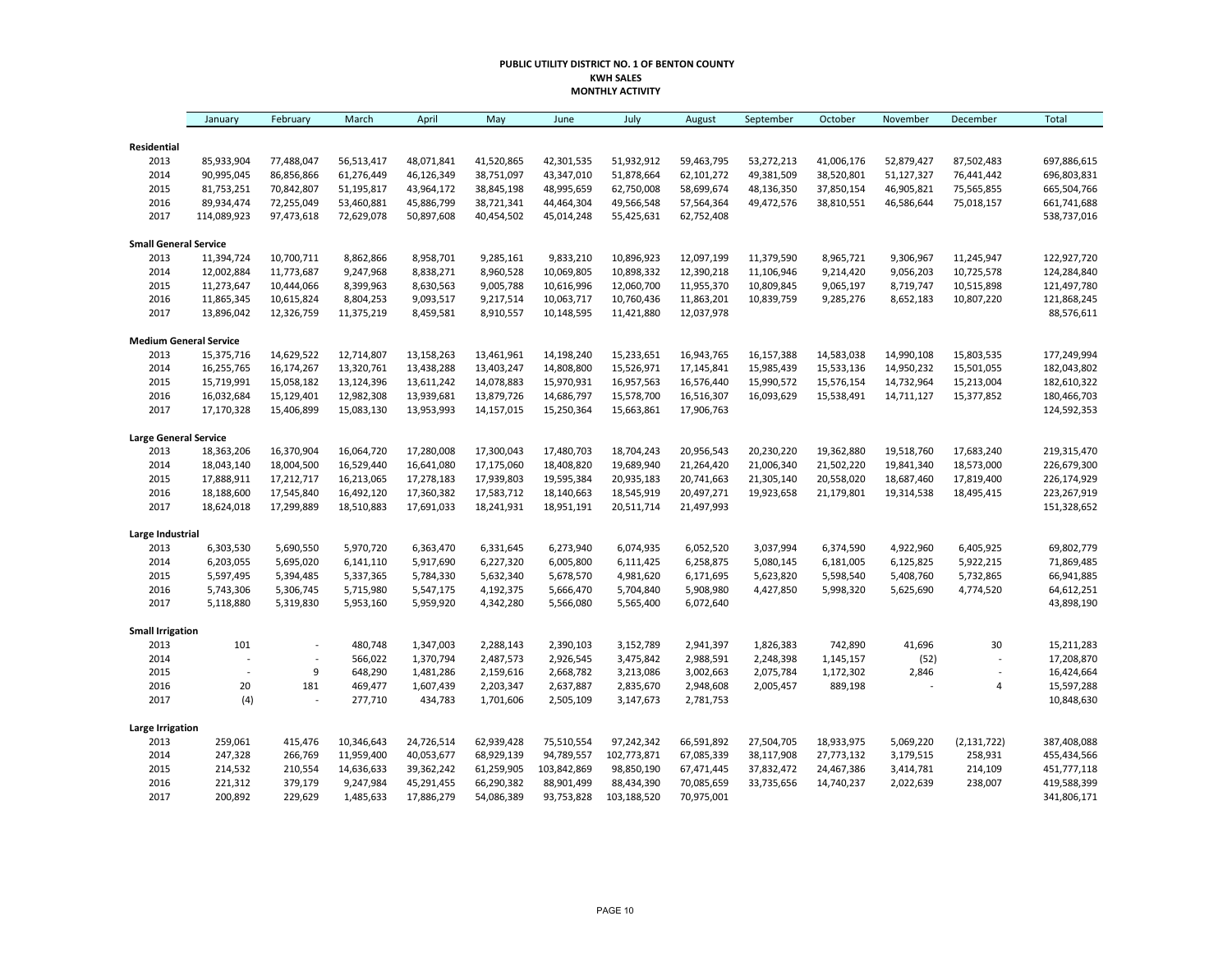#### **PUBLIC UTILITY DISTRICT NO. 1 OF BENTON COUNTY KWH SALES MONTHLY ACTIVITY**

|                        | January     | February    | March       | April       | May         | June        | July        | August      | September   | October     | November    | December    | Total         |
|------------------------|-------------|-------------|-------------|-------------|-------------|-------------|-------------|-------------|-------------|-------------|-------------|-------------|---------------|
|                        |             |             |             |             |             |             |             |             |             |             |             |             |               |
| <b>Street Lights</b>   |             |             |             |             |             |             |             |             |             |             |             |             |               |
| 2013                   | 229,267     | 229,267     | 229,161     | 229,161     | 229,161     | 229,161     | 229,161     | 229,209     | 229,209     | 229,245     | 229,395     | 229,425     | 2,750,822     |
| 2014                   | 229.425     | 229,425     | 229,515     | 229,515     | 225,070     | 224,939     | 225,064     | 225,640     | 225,514     | 225,514     | 225,298     | 225,586     | 2,720,505     |
| 2015                   | 225,624     | 225,624     | 225,624     | 225,672     | 225,672     | 225,672     | 224,880     | 224,880     | 224,928     | 225,024     | 225,024     | 225,024     | 2,703,648     |
| 2016                   | 225,024     | 224,878     | 224,878     | 224,494     | 211,235     | 211,187     | 211,187     | 211,187     | 211,187     | 211,187     | 211,349     | 211,349     | 2,589,142     |
| 2017                   | 211,349     | 211,253     | 211,253     | 211,253     | 211,253     | 211,253     | 211,253     | 211,253     |             |             |             |             | 1,690,120     |
| <b>Security Lights</b> |             |             |             |             |             |             |             |             |             |             |             |             |               |
| 2013                   | 104,964     | 104,964     | 105,351     | 105,258     | 105,222     | 105,163     | 105,163     | 104,948     | 104,561     | 104,346     | 103,807     | 103,678     | 1,257,425     |
| 2014                   | 103,678     | 103,678     | 103,420     | 103,377     | 103,334     | 103,248     | 103,476     | 114,623     | 114.494     | 114.494     | 114,444     | 114,430     | 1,296,696     |
| 2015                   | 114,451     | 114,408     | 114,073     | 113,696     | 113,531     | 113,488     | 113,488     | 113,445     | 113,402     | 113,359     | 113,359     | 113,309     | 1,364,009     |
| 2016                   | 113,273     | 113,196     | 113,239     | 113,180     | 101,382     | 101,425     | 101,382     | 101,409     | 101,366     | 101,194     | 101,108     | 101,108     | 1,263,262     |
| 2017                   | 100,963     | 100,920     | 91,650      | 91,545      | 91,424      | 91,134      | 90,782      | 90,860      |             |             |             |             | 749,278       |
| <b>Unmetered</b>       |             |             |             |             |             |             |             |             |             |             |             |             |               |
| 2013                   | 243,914     | 245,210     | 246,506     | 246,506     | 247,676     | 247,676     | 247,676     | 247,676     | 247,676     | 247,676     | 247,676     | 247,686     | 2,963,554     |
| 2014                   | 247,686     | 247,516     | 247,516     | 247,516     | 248,246     | 248,246     | 248,246     | 249,106     | 249,106     | 249,106     | 249,106     | 249,106     | 2,980,502     |
| 2015                   | 249,106     | 249,106     | 249,106     | 248,919     | 248,919     | 248,919     | 248,919     | 254,930     | 254,845     | 255,749     | 257,045     | 257,045     | 3,022,608     |
| 2016                   | 257,045     | 257,045     | 257,045     | 257,045     | 257,045     | 257,045     | 258,341     | 259,637     | 259,637     | 254,365     | 254,365     | 254,365     | 3,082,980     |
| 2017                   | 253,915     | 253,915     | 253,715     | 253,715     | 253,715     | 253,715     | 253,715     | 253,715     |             |             |             |             | 2,030,120     |
| Total                  |             |             |             |             |             |             |             |             |             |             |             |             |               |
| 2013                   | 138,208,387 | 125,874,651 | 111,534,939 | 120,486,725 | 153,709,305 | 168,570,285 | 203,819,795 | 185,628,944 | 133,989,939 | 110,550,537 | 107,310,016 | 137,090,227 | 1,696,773,750 |
| 2014                   | 144,328,006 | 139,351,728 | 119,621,601 | 132,966,557 | 156,510,614 | 190,932,770 | 210,931,831 | 189,823,925 | 143,515,799 | 120,458,985 | 104,869,238 | 128,011,343 | 1,781,322,397 |
| 2015                   | 133,037,008 | 119,751,958 | 110,144,332 | 130,700,305 | 149,509,655 | 207,957,270 | 220,335,637 | 185,212,205 | 142,367,158 | 114,881,885 | 98,467,807  | 125,656,509 | 1,738,021,729 |
| 2016                   | 142,581,083 | 121,827,338 | 107,768,165 | 139,321,167 | 152,658,059 | 185,130,994 | 191,997,413 | 185,956,623 | 137,070,775 | 107,008,620 | 97,479,643  | 125,277,997 | 1,694,077,877 |
| 2017                   | 169,666,306 | 148,622,712 | 125,871,431 | 115,839,710 | 142,450,672 | 191,745,517 | 215,480,429 | 194,580,364 |             |             |             |             | 1,304,257,141 |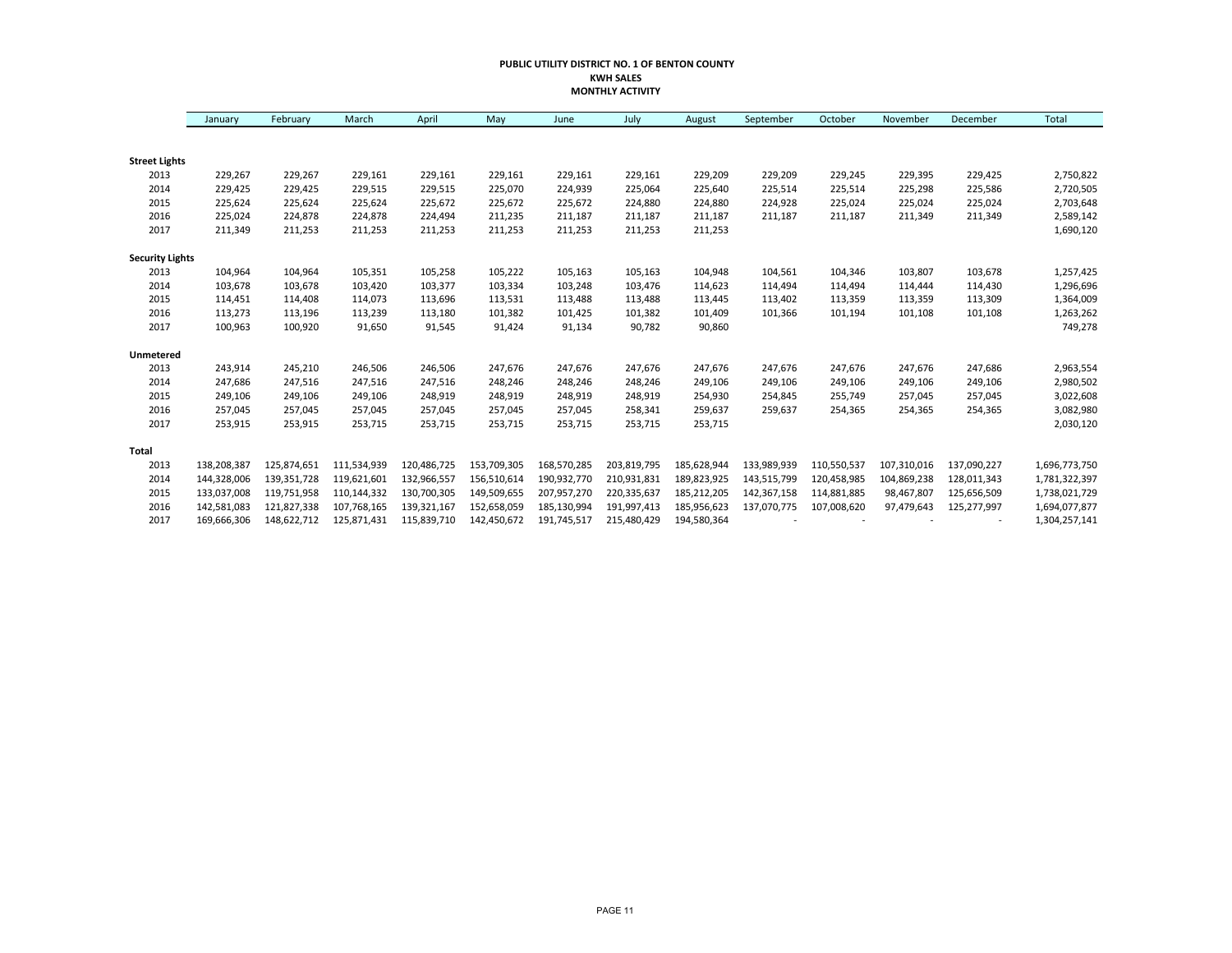## **PUBLIC UTILITY DISTRICT NO. 1 OF BENTON COUNTY CAPITAL ADDITIONS AND RETIREMENTS CURRENT MONTH**

|                                                     | <b>BALANCE</b>          |                                            |                          | <b>BALANCE</b>          |
|-----------------------------------------------------|-------------------------|--------------------------------------------|--------------------------|-------------------------|
|                                                     | 7/31/2017               | <b>ADDITIONS</b>                           | <b>RETIREMENTS</b>       | 8/31/2017               |
| <b>INTANGIBLE PLANT:</b>                            |                         |                                            |                          |                         |
| Organizations                                       | \$28,379                | \$0                                        | \$0                      | \$28,379                |
| Franchises & Consents                               | 10,022                  |                                            |                          | 10,022                  |
| Miscellaneous & Intangible Plant                    | 29,078                  | $\overline{\phantom{a}}$                   | $\overline{\phantom{a}}$ | 29,078                  |
| <b>TOTAL</b>                                        | \$67,480                | $\blacksquare$                             |                          | 67,480                  |
| <b>GENERATION PLANT:</b>                            |                         |                                            |                          |                         |
| Land & Land Rights                                  |                         |                                            |                          |                         |
| Structures & Improvements                           | 1,141,911               |                                            |                          | 1,141,911               |
| <b>Fuel Holders &amp; Accessories</b>               |                         |                                            |                          |                         |
| <b>Other Electric Generation</b>                    | 770,459                 |                                            |                          | 770,459                 |
| <b>Accessory Electric Equipment</b>                 |                         |                                            |                          |                         |
| Miscellaneous Power Plant Equipment<br><b>TOTAL</b> | 1,912,370               | $\overline{\phantom{a}}$<br>$\blacksquare$ |                          | 1,912,370               |
|                                                     |                         |                                            |                          |                         |
| <b>TRANSMISSION PLANT:</b>                          |                         |                                            |                          |                         |
| Land & Land Rights                                  | 156,400                 |                                            |                          | 156,400                 |
| Clearing Land & Right Of Ways                       | 25,544                  |                                            |                          | 25,544                  |
| <b>Transmission Station Equipment</b>               | 832,047                 |                                            |                          | 832,047                 |
| <b>Towers &amp; Fixtures</b><br>Poles & Fixtures    | 256,175                 |                                            |                          | 256,175                 |
| Overhead Conductor & Devices                        | 3,975,802               |                                            |                          | 3,975,802               |
| <b>TOTAL</b>                                        | 3,021,163<br>8,267,131  |                                            |                          | 3,021,163<br>8,267,131  |
|                                                     |                         |                                            |                          |                         |
| <b>DISTRIBUTION PLANT:</b>                          |                         |                                            |                          |                         |
| Land & Land Rights                                  | 1,705,260               |                                            |                          | 1,705,260               |
| Structures & Improvements                           | 295,502                 |                                            |                          | 295,502                 |
| <b>Station Equipment</b>                            | 39,622,761              | 29,787                                     |                          | 39,652,548              |
| Poles, Towers & Fixtures                            | 19,668,775              | 550,684                                    | (60, 971)                | 20,158,488              |
| Overhead Conductor & Devices                        | 12,776,810              | 180,959                                    | (68, 860)                | 12,888,909              |
| <b>Underground Conduit</b>                          | 34,045,057              | 108,003                                    | (1,340)                  | 34, 151, 720            |
| Underground Conductor & Devices                     | 44,936,735              | 140,989                                    | (11, 184)                | 45,066,540              |
| <b>Line Transformers</b><br>Services-Overhead       | 29,845,159<br>2,735,419 | 141,917<br>34,326                          | (815)                    | 29,987,076<br>2,768,930 |
| Services-Underground                                | 19,420,968              | 97,563                                     | (731)                    | 19,517,800              |
| Meters                                              | 9,422,976               | 22,127                                     | $\overline{\phantom{a}}$ | 9,445,103               |
| Security Lighting                                   | 869,889                 | 1,071                                      | (1, 188)                 | 869,772                 |
| <b>Street Lighting</b>                              | 760,352                 |                                            |                          | 760,352                 |
| <b>SCADA System</b>                                 | 2,415,309               | 5,146                                      |                          | 2,420,455               |
| <b>TOTAL</b>                                        | 218,520,972             | 1,312,572                                  | (145,089)                | 219,688,456             |
| <b>GENERAL PLANT:</b>                               |                         |                                            |                          |                         |
| Land & Land Rights                                  | 1,130,759               |                                            |                          | 1,130,759               |
| Structures & Improvements                           | 18,383,949              | 113,613                                    |                          | 18,497,562              |
| Information Systems & Technology                    | 18,481,743              | 33,433                                     |                          | 18,515,176              |
| <b>Transportation Equipment</b>                     | 7,690,153               |                                            |                          | 7,690,153               |
| <b>Stores Equipment</b>                             | 54,108                  |                                            |                          | 54,108                  |
| Tools, Shop & Garage Equipment                      | 461,913                 |                                            |                          | 461,913                 |
| Laboratory Equipment                                | 489,135                 |                                            |                          | 489,135                 |
| <b>Communication Equipment</b>                      | 2,432,645               |                                            |                          | 2,432,645               |
| <b>Broadband Equipment</b>                          | 19,886,488              | 11,228                                     |                          | 19,897,716              |
| Miscellaneous Equipment                             | 1,141,835               |                                            |                          | 1,141,835               |
| <b>Other Capitalized Costs</b>                      | 12,066,165              | 19,940                                     |                          | 12,086,105              |
| <b>TOTAL</b>                                        | 82,218,892              | 178,214                                    | $\blacksquare$           | 82,397,106              |
| TOTAL ELECTRIC PLANT ACCOUNTS                       | 310,986,845             | 1,490,786                                  | (145,089)                | 312,332,543             |
| <b>PLANT HELD FOR FUTURE USE</b>                    | 388,589                 |                                            |                          | 388,589                 |
| <b>CONSTRUCTION WORK IN PROGRESS</b>                | 7,027,037               | (236, 668)                                 |                          | 6,790,369               |
| <b>TOTAL CAPITAL</b>                                | 318,402,471             | 1,254,118                                  | (\$145,089)              | \$319,511,501           |
|                                                     |                         |                                            |                          |                         |

**\$1,324,061 Budget**

 $\mathsf{l}$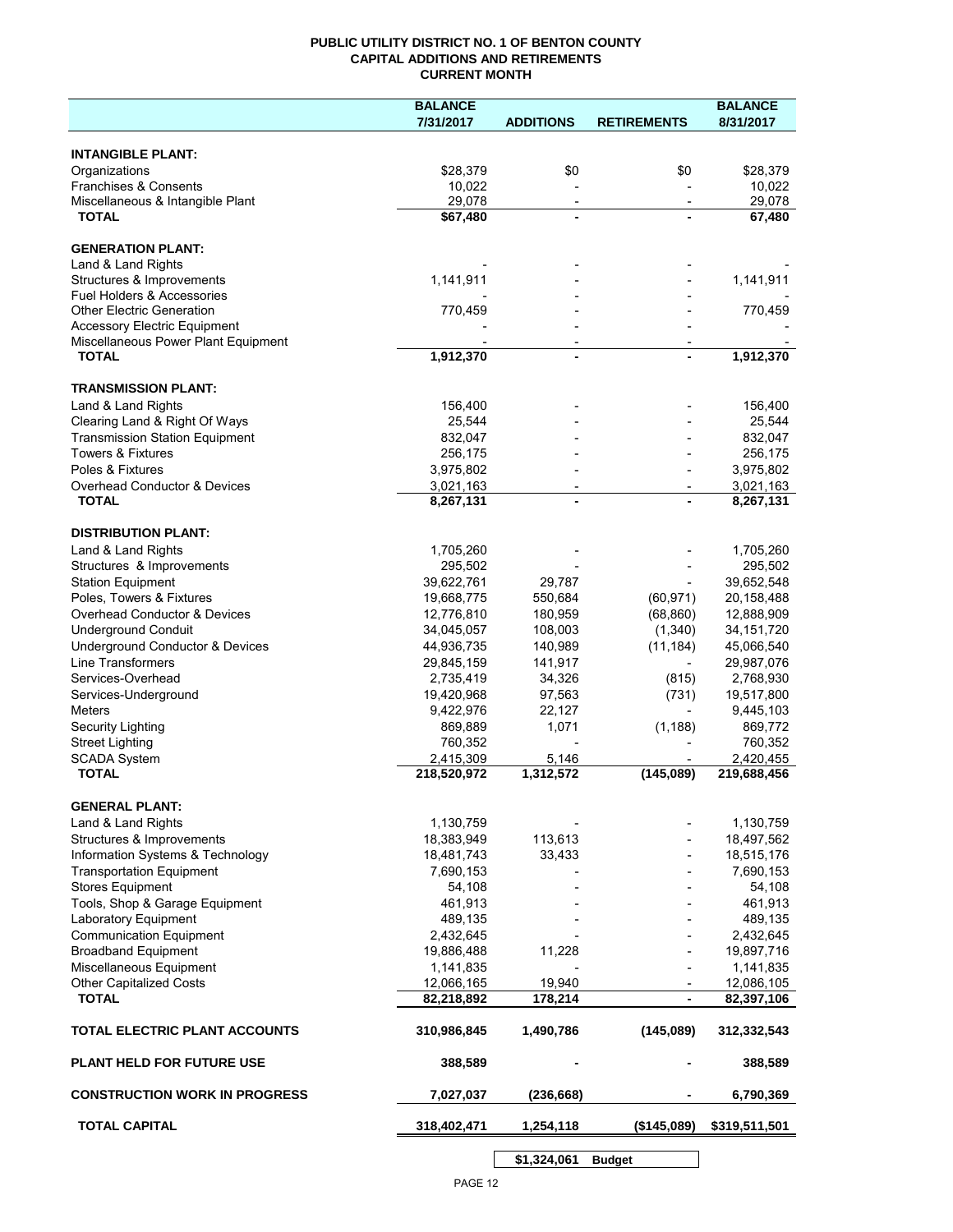## **PUBLIC UTILITY DISTRICT NO. 1 OF BENTON COUNTY CAPITAL ADDITIONS AND RETIREMENTS YEAR TO DATE**

|                                                  | <b>BALANCE</b>         |                          |                          | <b>BALANCE</b>         |
|--------------------------------------------------|------------------------|--------------------------|--------------------------|------------------------|
|                                                  | 12/31/2016             | <b>ADDITIONS</b>         | <b>RETIREMENTS</b>       | 8/31/2017              |
|                                                  |                        |                          |                          |                        |
| <b>INTANGIBLE PLANT:</b>                         |                        |                          |                          |                        |
| Organizations                                    | \$28,379               | \$0                      | \$0                      | \$28,379               |
| Franchises & Consents                            | 10,022                 |                          |                          | 10,022                 |
| Miscellaneous & Intangible Plant<br><b>TOTAL</b> | 29,078<br>67,480       | $\overline{\phantom{a}}$ | $\overline{\phantom{a}}$ | 29,078<br>67,480       |
|                                                  |                        |                          |                          |                        |
| <b>GENERATION PLANT:</b>                         |                        |                          |                          |                        |
| Land & Land Rights                               |                        |                          |                          |                        |
| Structures & Improvements                        | 1,141,911              |                          |                          | 1,141,911              |
| Fuel Holders & Accessories                       |                        |                          |                          |                        |
| <b>Other Electric Generation</b>                 | 770,459                |                          |                          | 770,459                |
| <b>Accessory Electric Equipment</b>              |                        |                          |                          |                        |
| Miscellaneous Power Plant Equipment              |                        |                          |                          |                        |
| <b>TOTAL</b>                                     | 1,912,370              | $\overline{a}$           |                          | 1,912,370              |
|                                                  |                        |                          |                          |                        |
| <b>TRANSMISSION PLANT:</b>                       |                        |                          |                          |                        |
| Land & Land Rights                               | 156,400                |                          |                          | 156,400                |
| Clearing Land & Right Of Ways                    | 25,544                 |                          |                          | 25,544                 |
| <b>Transmission Station Equipment</b>            | 832,047                |                          |                          | 832,047                |
| Towers & Fixtures<br>Poles & Fixtures            | 256,175                |                          |                          | 256,175                |
| <b>Overhead Conductor &amp; Devices</b>          | 3,975,802              |                          |                          | 3,975,802              |
| <b>TOTAL</b>                                     | 3,021,163<br>8,267,131 | $\overline{\phantom{a}}$ |                          | 3,021,163<br>8,267,131 |
|                                                  |                        |                          |                          |                        |
| <b>DISTRIBUTION PLANT:</b>                       |                        |                          |                          |                        |
| Land & Land Rights                               | 1,703,988              | 1,272                    |                          | 1,705,260              |
| Structures & Improvements                        | 295,502                |                          |                          | 295,502                |
| <b>Station Equipment</b>                         | 39,410,815             | 241,733                  |                          | 39,652,548             |
| Poles, Towers & Fixtures                         | 19,218,866             | 1,039,582                | (99,960)                 | 20,158,488             |
| Overhead Conductor & Devices                     | 12,576,108             | 392,320                  | (79, 519)                | 12,888,909             |
| <b>Underground Conduit</b>                       | 33,461,641             | 705,435                  | (15, 356)                | 34, 151, 720           |
| Underground Conductor & Devices                  | 44,277,262             | 925,424                  | (136, 146)               | 45,066,540             |
| Line Transformers                                | 29,598,443             | 470,427                  | (81, 794)                | 29,987,076             |
| Services-Overhead                                | 2,721,175              | 71,004                   | (23, 249)                | 2,768,930              |
| Services-Underground                             | 19,250,486             | 286,233                  | (18, 919)                | 19,517,800             |
| <b>Meters</b>                                    | 9,392,664              | 52,439                   |                          | 9,445,103              |
| <b>Security Lighting</b>                         | 869,023                | 4,310                    | (3, 561)                 | 869,772                |
| <b>Street Lighting</b>                           | 760,352                |                          |                          | 760,352                |
| <b>SCADA System</b>                              | 2,283,127              | 137,328                  |                          | 2,420,455              |
| <b>TOTAL</b>                                     | 215,819,452            | 4,327,507                | (458, 504)               | 219,688,455            |
| <b>GENERAL PLANT:</b>                            |                        |                          |                          |                        |
| Land & Land Rights                               | 1,130,759              |                          |                          | 1,130,759              |
| Structures & Improvements                        | 18,383,949             | 113,613                  |                          | 18,497,562             |
| Information Systems & Technology                 | 16,649,095             | 1,866,081                |                          | 18,515,176             |
| <b>Transportation Equipment</b>                  | 7,324,621              | 388,949                  | (23, 417)                | 7,690,153              |
| <b>Stores Equipment</b>                          | 54,108                 |                          |                          | 54,108                 |
| Tools, Shop & Garage Equipment                   | 461,913                |                          |                          | 461,913                |
| Laboratory Equipment                             | 489,135                |                          |                          | 489,135                |
| <b>Communication Equipment</b>                   | 2,412,166              | 20,479                   |                          | 2,432,645              |
| <b>Broadband Equipment</b>                       | 19,695,747             | 201,969                  |                          | 19,897,716             |
| Miscellaneous Equipment                          | 1,168,910              |                          | (27, 075)                | 1,141,835              |
| Other Capitalized Costs                          | 11,967,255             | 119,354                  | (504)                    | 12,086,105             |
| <b>TOTAL</b>                                     | 79,737,658             | 2,710,445                | (50, 996)                | 82,397,107             |
| TOTAL ELECTRIC PLANT ACCOUNTS                    | 305,804,090            | 7,037,952                | (509, 500)               | 312,332,542            |
| <b>PLANT HELD FOR FUTURE USE</b>                 | 388,589                |                          |                          | 388,589                |
| <b>CONSTRUCTION WORK IN PROGRESS</b>             | 5,585,292              | 1,205,077                |                          | 6,790,369              |
| <b>TOTAL CAPITAL</b>                             | 311,777,971            | \$8,243,029              | (\$509,500)              | \$319,511,500          |
|                                                  |                        |                          |                          |                        |
|                                                  |                        | \$9,576,204              | <b>Budget</b>            |                        |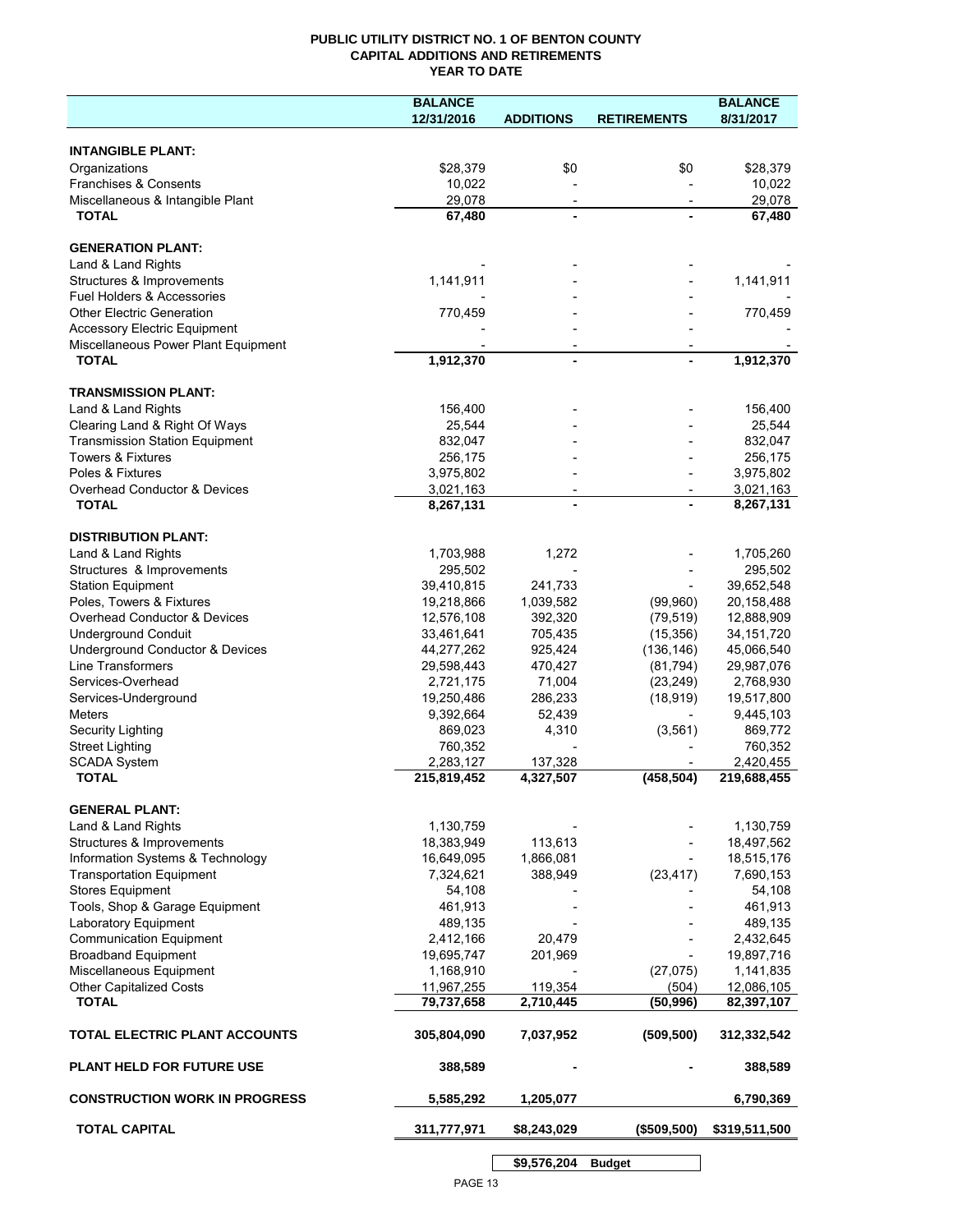## **PUBLIC UTILITY DISTRICT NO. 1 OF BENTON COUNTY STATEMENT OF CASH FLOWS**

|                                                                                                   | <b>YTD</b><br>8/31/2017  | <b>Monthly</b><br>8/31/2017 |
|---------------------------------------------------------------------------------------------------|--------------------------|-----------------------------|
| <b>CASH FLOWS FROM OPERATING ACTIVITIES</b>                                                       |                          |                             |
| Cash Received from Customers and Counterparties                                                   | \$102,465,881            | \$15,566,028                |
| Cash Paid to Suppliers and Counterparties                                                         | (68, 799, 654)           | (10, 561, 698)              |
| Cash Paid to Employees                                                                            | (9,392,356)              | (1,079,199)                 |
| <b>Taxes Paid</b>                                                                                 | (10, 736, 102)           | (1,513,158)                 |
| <b>Net Cash Provided by Operating Activities</b>                                                  | 13,537,769               | 2,411,973                   |
| <b>CASH FLOWS FROM NONCAPITAL FINANCING ACTIVITIES</b>                                            |                          |                             |
| Other Interest Expense                                                                            | (20, 111)                |                             |
| Net Cash Used by Noncapital Financing Activities                                                  | (20, 111)                |                             |
| <b>CASH FLOWS FROM CAPITAL AND RELATED FINANCING ACTIVITIES</b>                                   |                          |                             |
| <b>Acquisition of Capital Assets</b>                                                              | (7, 945, 383)            | (1, 114, 920)               |
| Proceeds from Sale of Revenue Bonds                                                               |                          |                             |
| Reimbursement of Bond Expense                                                                     | 10,205                   |                             |
| <b>Bond Principal Paid</b>                                                                        |                          |                             |
| <b>Bond Interest Paid</b><br><b>Capital Contributions</b>                                         | (1,455,469)<br>1,210,305 | 226,585                     |
| Sale of Assets                                                                                    | 55,126                   | 309                         |
| Net Cash Used by Capital and Related Financing Activities                                         | (8, 125, 216)            | (888, 026)                  |
| <b>CASH FLOWS FROM INVESTING ACTIVITIES</b>                                                       |                          |                             |
| Interest Income                                                                                   | 393.343                  | 105.238                     |
| Proceeds from Sale of Investments                                                                 | 5,924,658                | 3,998,770                   |
| Purchase of Investments                                                                           | (7,998,770)              |                             |
| Joint Venture Net Revenue (Expense)                                                               |                          |                             |
| Net Cash Used/Provided by Investing Activities                                                    | (1,680,769)              | 4,104,008                   |
| <b>NET INCREASE (DECREASE) IN CASH</b>                                                            | 3,711,673                | 5,627,955                   |
| <b>CASH BALANCE, BEGINNING</b>                                                                    | \$43,414,514             | \$41,498,232                |
| <b>CASH BALANCE, ENDING</b>                                                                       | \$47,126,187             | \$47,126,187                |
| RECONCILIATION OF NET OPERATING INCOME TO NET<br><b>CASH PROVIDED BY OPERATING ACTIVITIES</b>     |                          |                             |
| <b>Net Operating Revenues</b>                                                                     | \$7,658,943              | \$898,517                   |
| Adjustments to reconcile net operating income to net cash                                         |                          |                             |
| provided by operating activities:                                                                 |                          |                             |
| Depreciation & Amortization                                                                       | 6,721,352                | 855,887                     |
| <b>Unbilled Revenues</b>                                                                          | 2,000,000                | 200,000                     |
| Misellaneous Other Revenue & Receipts                                                             | 205,326                  | 3,467                       |
| GASB 68 Pension Expense                                                                           |                          |                             |
| Decrease (Increase) in Accounts Receivable<br>Decrease (Increase) in BPA Prepay Receivable        | (3, 196, 980)<br>400,000 | 782,749<br>50,000           |
| Decrease (Increase) in Inventories                                                                | 154,159                  | 22,916                      |
| Decrease (Increase) in Prepaid Expenses                                                           | 135,289                  | 51,540                      |
| Decrease (Increase) in Wholesale Power Receivable                                                 | 594,766                  | (25, 816)                   |
| Decrease (Increase) in Miscellaneous Assets                                                       | (882)                    |                             |
| Decrease (Increase) in Prepaid Expenses and Other Charges                                         | 1,708,529                | 234,630                     |
| Decrease (Increase) in Deferred Derivative Outflows                                               | 1,305,160                | 146,424                     |
| Increase (Decrease) in Deferred Derivative Inflows<br>Increase (Decrease) in Warrants Outstanding | (1,322,928)              | (186, 429)                  |
| Increase (Decrease) in Accounts Payable                                                           | (515,004)                | (65, 318)                   |
| Increase (Decrease) in Accrued Taxes Payable                                                      | (930, 999)               | (201, 565)                  |
| Increase (Decrease) in Customer Deposits                                                          | 97,522                   | 17,813                      |
| Increase (Decrease) in BPA Prepay Incentive Credit                                                | (107, 504)               | (13, 438)                   |
| Increase (Decrease) in Other Current Liabilities                                                  | 774,163                  | (58, 640)                   |
| Increase (Decrease) in Other Credits                                                              | (2, 143, 143)            | (300, 764)                  |
| <b>Net Cash Provided by Operating Activities</b><br>PAGE 14                                       | \$13,537,769             | \$2,411,973                 |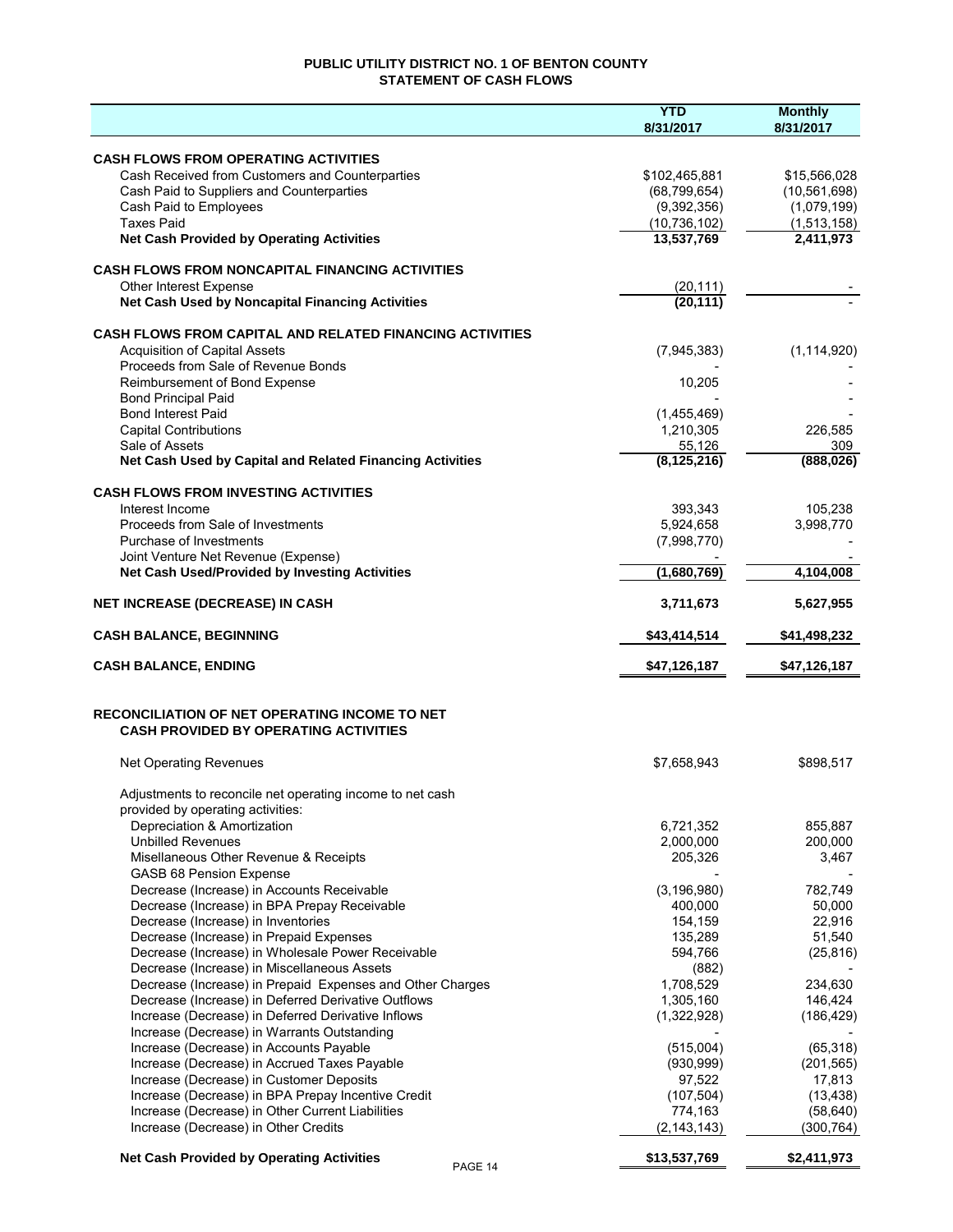## **PUBLIC UTILITY DISTRICT NO. 1 OF BENTON COUNTY WEATHER STATISTICS August 31, 2017**





14-yr Avg | - | - | - | 36 | 750 | 3,319 | 9,734 | 13,092 | | | | | | | | | | | 34,163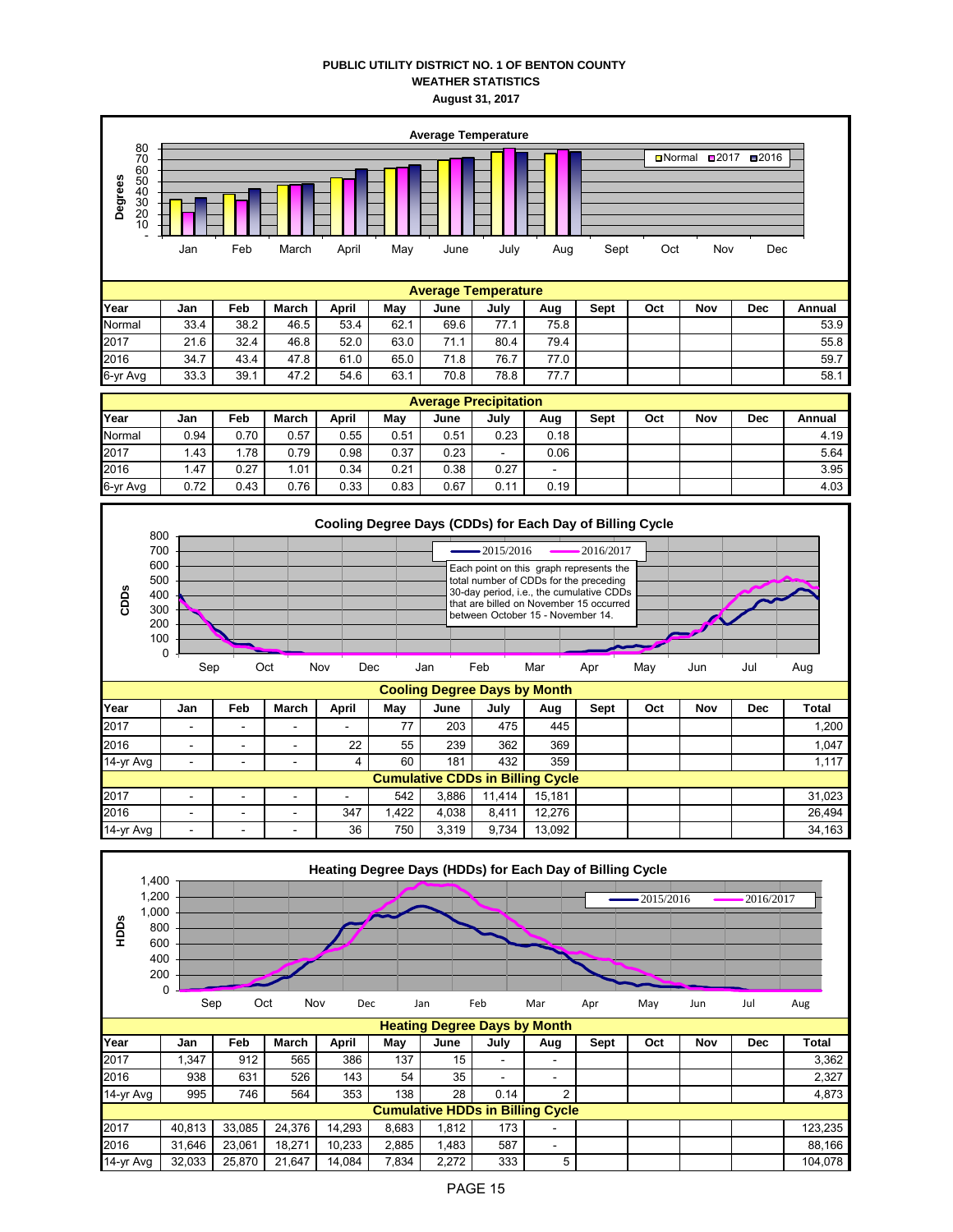#### **PUBLIC UTILITY DISTRICT NO. 1 OF BENTON COUNTY BROADBAND SUMMARY**

#### *August Highlights*

Trios sites were re-contracted for a new 3 year term. Zayo also re-contracted their OC48 connection for another year. The Benton City Sprint site upgraded to 200Mbps, Tri-City Herald, Benton Franklin Fairgrounds, and DSHS on Clearwater all upgraded as well. Columbia Basin Oral Surgeon, Home Instead, Tri-City Construction Council, Vintners Logistics, Go2Green, Gamache Estates, Richie Reiersen Attorneys, Legacy Mgt on Entiat, and Grandridge Eye Clinic are all new Access Internet connections. A new T-Mobile site in Kennewick was connected and the new Numerica on Hildebrand is also a new Transport end user.

|                                                             | <b>ACTUALS</b>           |           |           |                          |              |            |           |           |               |             |     |            |            |             |                                  |                        |
|-------------------------------------------------------------|--------------------------|-----------|-----------|--------------------------|--------------|------------|-----------|-----------|---------------|-------------|-----|------------|------------|-------------|----------------------------------|------------------------|
|                                                             | 2017<br><b>Budget</b>    | Jan       | Feb       | <b>March</b>             | <b>April</b> | <b>May</b> | June      | July      | <b>August</b> | <b>Sept</b> | Oct | <b>Nov</b> | <b>Dec</b> | <b>YTD</b>  | <b>Budget</b><br><b>Variance</b> | Inception<br>to Date   |
| <b>OPERATING REVENUES</b>                                   |                          |           |           |                          |              |            |           |           |               |             |     |            |            |             |                                  |                        |
| Ethernet                                                    | 1,523,071                | \$113,725 | \$115,216 | \$111,485                | \$111,901    | \$108,284  | \$102,688 | \$111,252 | \$111,402     |             |     |            |            | \$885,952   | 637,119                          |                        |
| Non-Recurring Charges                                       |                          | 1,500     | 25,519    | 1,350                    | 2,250        | 2,000      | 7,600     | 3,100     | 3,100         |             |     |            |            | 46,419      | (46, 419)                        |                        |
| <b>TDM</b>                                                  | 69,372                   | 5,781     | 5,781     | 5,781                    | 5,445        | 5,250      | 5,250     | 5,250     | 3,750         |             |     |            |            | 42,288      | 27,084                           |                        |
| Wireless                                                    | 312                      | 26        | 26        | 26                       | 26           | 26         | 26        | 26        | 26            |             |     |            |            | 208         | 104                              |                        |
| <b>Internet Transport Service</b>                           | 123,540                  | 4,255     | 3,019     | 3,705                    | 3,700        | 3,775      | 8,400     | 3,802     | 3,963         |             |     |            |            | 34,619      | 88,921                           |                        |
| <b>Fixed Wireless</b>                                       | 82,779                   | 5,976     | 5,832     | 5,790                    | 5,726        | 5,694      | 5,698     | 5,671     | 5,519         |             |     |            |            | 45,905      | 36,874                           |                        |
| Access Internet                                             | $\overline{\phantom{a}}$ | 182       | 2,388     | 3,622                    | 4,697        | 5,361      | 6,717     | 6,871     | 8,630         |             |     |            |            | 38,468      |                                  |                        |
| Broadband Revenue - Other                                   | 281,642                  | 45,513    | 41,927    | 43,720                   | 43,720       | 43,720     | 43,720    | 43,720    | 43,720        |             |     |            |            | 349,761     | (68, 119)                        |                        |
| Subtotal                                                    | 2,080,716                | 176,959   | 199,708   | 175,479                  | 177,464      | 174,111    | 180,099   | 179,691   | 180,110       |             |     |            |            | 1,443,621   |                                  |                        |
| NoaNet Maintenance Revenue                                  |                          |           |           |                          |              |            |           |           |               |             |     |            |            |             |                                  |                        |
| <b>Bad Debt Expense</b>                                     |                          |           |           |                          | $\sim$       |            |           |           | $\sim$        |             |     |            |            |             |                                  |                        |
| <b>Total Operating Revenues</b>                             | 2,080,716                | 176,959   | 199,708   | 175,479                  | 177,464      | 174,111    | 180,099   | 179,691   | 180,110       |             |     |            |            | \$1,443,621 | 637,095                          | 17,682,236             |
| <b>OPERATING EXPENSES</b>                                   |                          |           |           |                          |              |            |           |           |               |             |     |            |            |             |                                  |                        |
| Marketing & Business Development                            |                          |           |           | $\overline{\phantom{a}}$ | $\sim$       |            |           |           |               |             |     |            |            |             |                                  |                        |
| <b>General Expenses</b>                                     | 318,185                  | 61,302    | 81,153    | 25,314                   | 28,565       | 132,171    | 59,487    | 65,087    | 61,173        |             |     |            |            | \$514,253   | (196, 068)                       |                        |
| Other Maintenance                                           | 90,000                   | 477       | 271       | 16,169                   | 2,833        | 3,896      | 5,704     | 7,623     | 3,424         |             |     |            |            | \$40,398    | 49,602                           |                        |
| NOC Maintenance                                             | 411,681                  | 1,460     |           | (1,460)                  | $\sim$       |            |           | $\sim$    | $\sim$        |             |     |            |            |             | 411,681                          |                        |
| Wireless Maintenance                                        |                          | $\sim$    | $\sim$    |                          | $\sim$       |            | $\sim$    | $\sim$    | 307           |             |     |            |            | \$307       | (307)                            |                        |
| Subtotal                                                    | 819,866                  | 63,239    | 81,424    | 40,023                   | 31,398       | 136,068    | 65,191    | 72,711    | 64,905        |             |     |            |            | \$554,957   | 264,909                          | 10,354,786             |
| NoaNet Maintenance Expense                                  |                          | ÷.        | in 1919.  | $\sim$                   | $\sim$       |            | $\sim$    | 3,536     | $\sim$        |             |     |            |            | \$3,536     | (3, 536)                         |                        |
| Depreciation                                                | 886,520                  | 65,230    | 65,039    | 64,369                   | 64,336       | 64,342     | 64,353    | 64,521    | 64,004        |             |     |            |            | \$516,195   | 370,325                          | 10,316,795             |
| <b>Total Operating Expenses</b>                             | 1,706,386                | 128,470   | 146,463   | 104,393                  | 95,734       | 200,410    | 129,543   | 140,768   | 128,908       |             |     |            |            | \$1,074,689 | 631,697                          | 20,671,581             |
| <b>OPERATING INCOME (LOSS)</b>                              | 374,330                  | 48,489    | 53,245    | 71,087                   | 81,730       | (26, 299)  | 50,556    | 38,923    | 51,202        |             |     |            |            | \$368,932   | 5,398                            | (2,989,345)            |
| <b>NONOPERATING REVENUES &amp; EXPENSES</b>                 |                          |           |           |                          |              |            |           |           |               |             |     |            |            |             |                                  |                        |
| Internal Interest due to Power Business Unit <sup>(1)</sup> | (347, 328)               | (28, 913) | (28, 729) | (28, 278)                | (28,092)     | (27, 878)  | (27, 912) | (27, 665) | (27, 231)     |             |     |            |            | (\$224,698) | 122,630                          | (6, 151, 792)          |
| <b>CAPITAL CONTRIBUTIONS</b>                                |                          |           |           |                          |              |            |           |           |               |             |     |            |            |             |                                  |                        |
| Contributions in Aid of Broadband<br><b>BTOP</b>            | 10,000                   | 1,688     | 98        | 6,325                    | 98           | 4,682      | 49,584    | 132       | 132           |             |     |            |            | \$62,738    | 52,738<br>$\blacksquare$         | 4,879,319<br>2,282,671 |
| <b>INTERNAL NET INCOME (LOSS)</b>                           | \$37,002                 | \$21,264  | 24,613    | 49,134                   | 53,736       | (49, 495)  | 72,228    | 11,390    | 24,102.85     |             |     |            |            | \$206,972   | \$180,766                        | (1,979,147)            |
|                                                             |                          |           |           |                          |              |            |           |           |               |             |     |            |            |             |                                  |                        |
| <b>NOANET COSTS</b>                                         |                          |           |           |                          |              |            |           |           |               |             |     |            |            |             |                                  |                        |
| <b>Member Assessments</b>                                   |                          |           |           |                          |              |            |           |           |               |             |     |            |            |             |                                  | \$3,159,092            |
| <b>Membership Support</b>                                   |                          | 657       | 522       | 2,842                    | 24           | 717        | 535       | 16        | 715           |             |     |            |            | \$6,027     |                                  | 123,263                |
| <b>Total NoaNet Costs</b>                                   | $\overline{\phantom{a}}$ | 657       | 522       | 2,842                    | 24           | 717        | 535       | 15.85     | 715           |             |     |            |            | \$6,027     | (\$6,027)                        | \$3,282,355            |
| <b>CAPITAL EXPENDITURES(3)</b>                              | \$953,616                | \$104,165 | \$55,558  | (S14, 493)               | \$82,849     | (\$30,824) | \$175,541 | \$19,633  | (\$32,927)    |             |     |            |            | \$359,502   | \$594,113                        | \$21,078,975           |
| NET CASH (TO)/FROM BROADBAND <sup>(2)</sup>                 | \$317,234                | \$10,585  | 62,302    | 153,432                  | 63,292       | 72,832     | (11, 583) | 83,927    | 147,550       |             |     |            |            | \$582,336   |                                  | (\$9,871,890)          |

(1) Internal interest budget is estimated based on cash flow projections (an interest rate of 3.53% is being used).

(2) Includes excess of revenues over operating costs, capital expenditures and NoaNet assessments; excludes depreciation and internal interest to Electric System

(3) During a review of invoices it was determined two invoices from prior months needed to be reclassified from capital to expense. The reclassification was done in May 2017. In August a work order was reclassified to a no